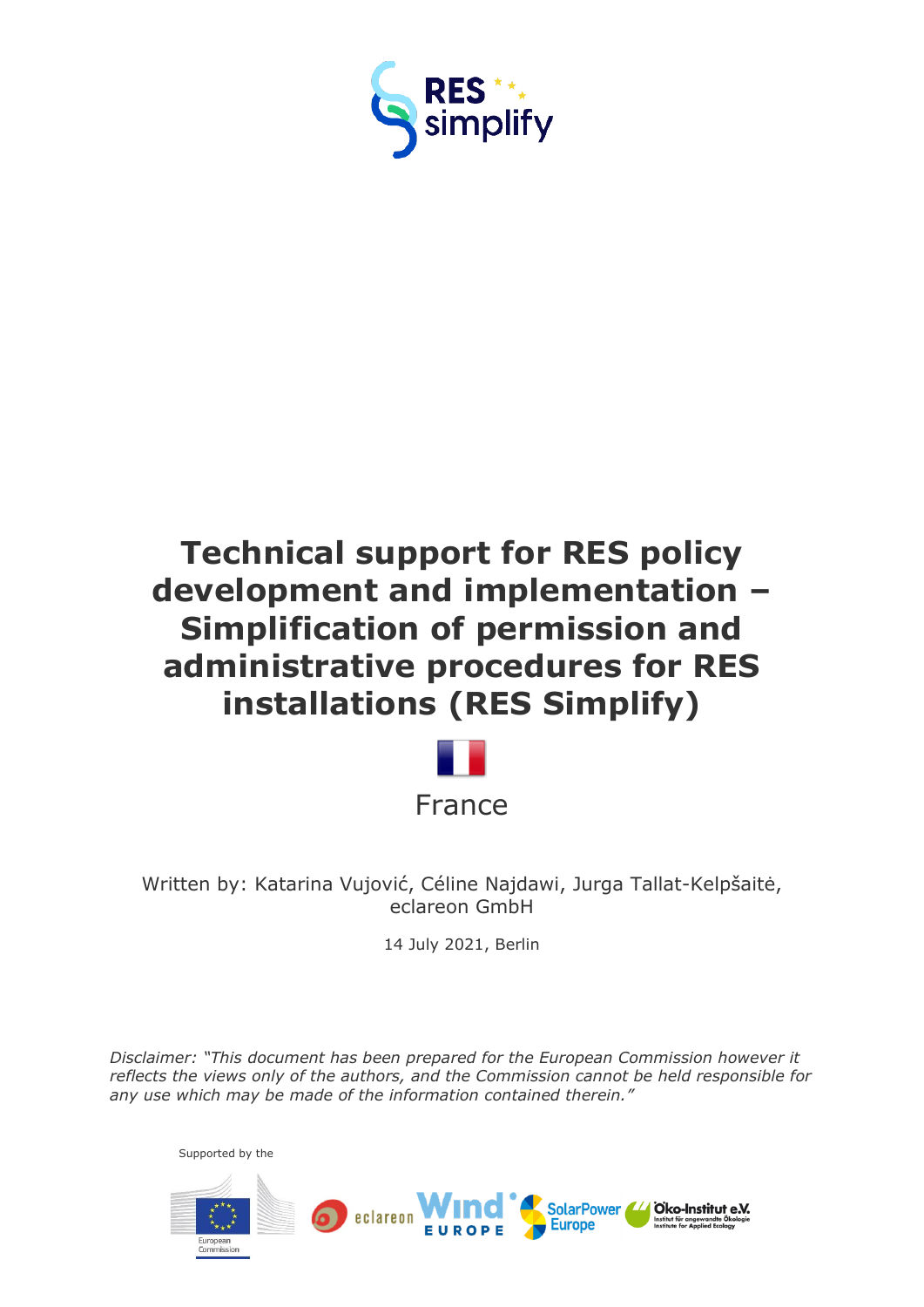# <span id="page-1-0"></span>**Executive summary**

This report identifies and analyses the existing administrative and grid connection procedures for those three technologies with the highest deployment targets for France for the next decade: wind onshore, ground-mounted PV and rooftop PV.

In order to achieve its renewable energy deployment targets as set out in the NECP, France should ensure the removal of the main administrative and permitting barriers currently hindering the deployment of wind onshore and PV.

Aviation and military restrictions are one the main issues when it comes to the development of onshore wind parks. Approximately 45% of new wind onshore projects are struggling to find suitable locations due to restrictions imposed by meteorological, military or civic aviation regulations.

The regulatory changes in the past few years, particularly affecting administrative procedures for onshore wind projects, have further aggravated the lack of expertise among employees of the competent authorities. Although an integrated environmental permitting procedure has been implemented for wind onshore projects, the processing of applications remains a complex and tedious task. In addition, interviewees pointed out the frequent delays in obtaining the final approval for the integrated environmental permit, due to numerous requests for complementary information.

These difficulties have repercussions on grid connection where the waiting time for obtaining a permit is lengthened, leading to a drain on installed capacity. In addition, solar and onshore wind projects are currently facing a difficult and time-consuming connection to the grid, as the grid is ageing and no longer able to keep pace with new installations' connections.

Table 1 contains a traffic light assessment of the relevant process steps for the installation of ground-mounted and rooftop PVs as well as onshore wind in France.



*Table 1: Traffic light assessment of the relevant process steps*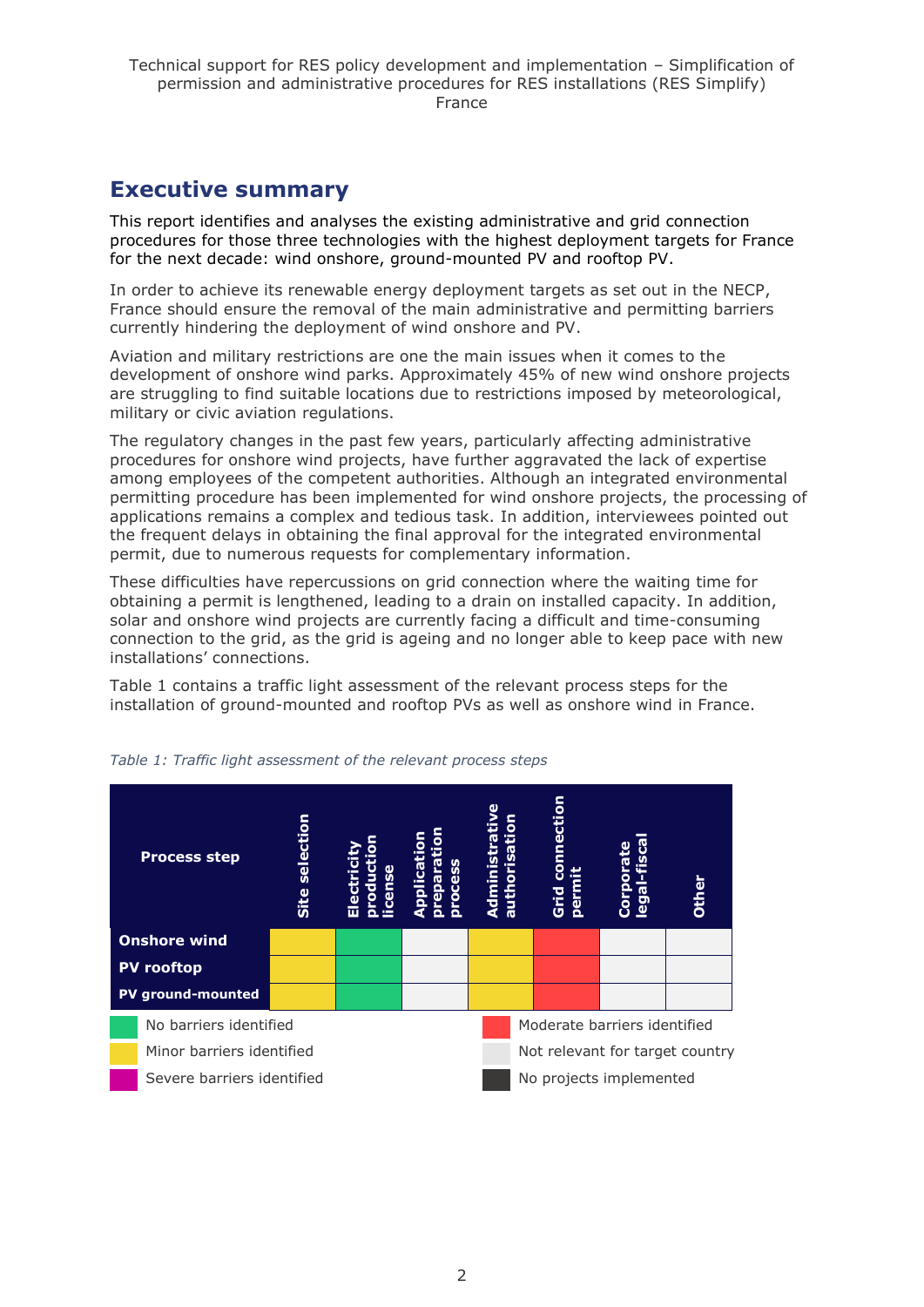# **Table of contents**

| 6. Indicators to measure the performance of the overall process26 |  |
|-------------------------------------------------------------------|--|
|                                                                   |  |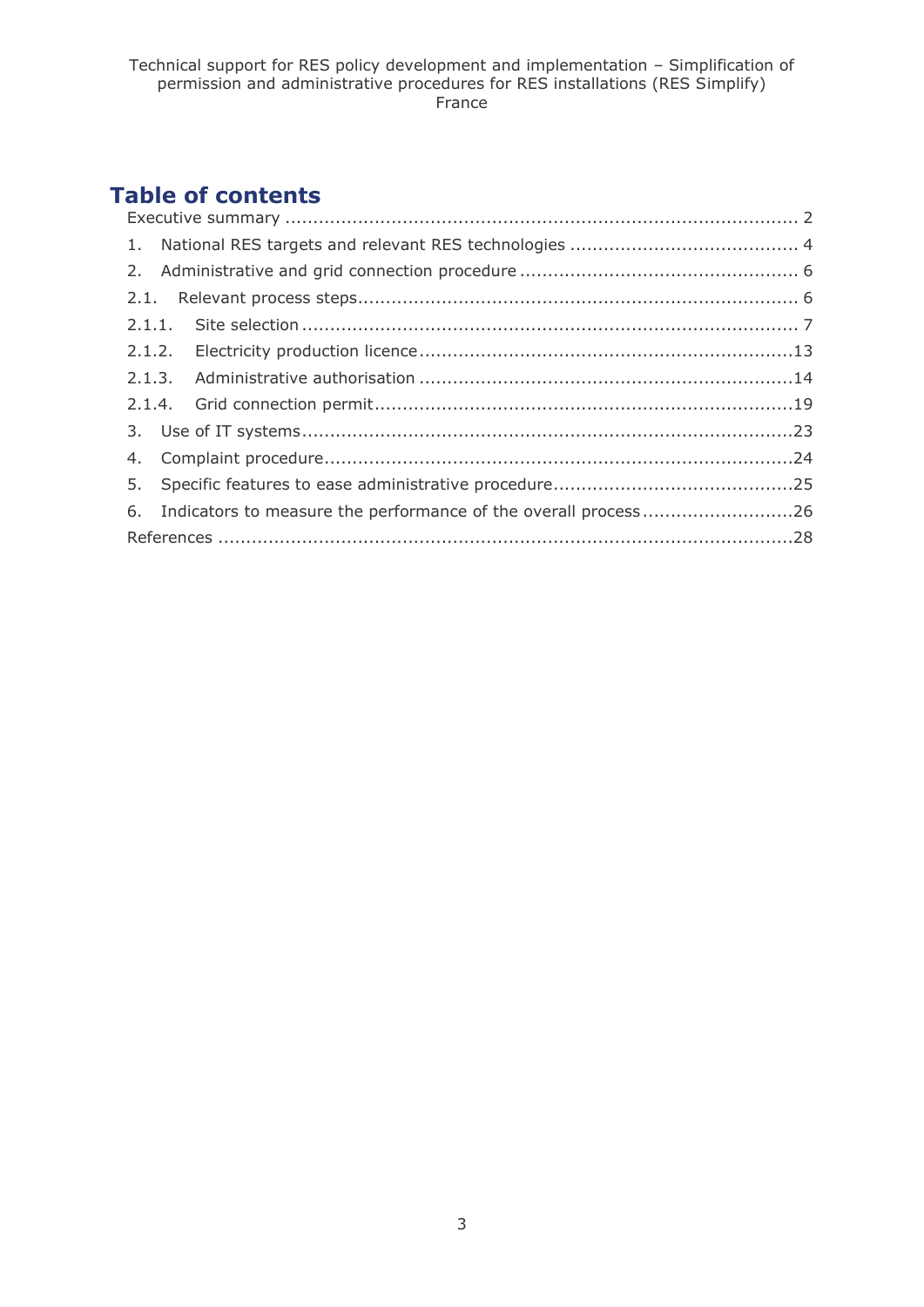# <span id="page-3-0"></span>**1. National RES targets and relevant RES technologies**

The Energy Transition for Green Growth Act (LTECV) sets targets for renewable energy, stating that the share of renewable energy in final energy consumption should reach 23% by 2020, and 33% by 2030 (NECP, 2020). In order to achieve this 2030 target, it is expected that renewable energy sources should account for no less than 40% of electricity production and no less than 38% of final heat consumption. The French NECP is based on two documents – (1) the Multiannual Energy Plan (*programmation pluriannuelle de l'énergie -* PPE) and (2) the National Low-Carbon Strategy (*stratégie nationale bas-carbone -* SNBC). The PPE sets the priorities for government action in the energy sector for the upcoming 10 years and the goals for the accelerated development of renewable energies by 2028, which would form the basis for reaching the 2030 targets stipulated in the NECP. If the PPE goals are achieved, it would result in a doubling of installed renewable electricity capacity by 2028 compared to 2017 levels, which would mean that renewables would account for 36% in the national electricity mix in 2028 (equals  $101<sup>1</sup>$  -  $113<sup>2</sup>$  GW). In the heating sector, the renewable heat production would increase by 40-60% by 2028 compared to 2016, if the PPE targets are achieved. This would result in renewables accounting for 34 - 39% of total heat consumption (equals 219<sup>3</sup> - 247<sup>4</sup> TWh) (NECP, 2020).

According to the PPE for the period 2019-2028, it is expected that the installed capacity of renewable energy sources in the electricity sector would increase as follows (NECP, 2020) 5 :

- Hydropower: from 25.3 GW in 2016 to 26.4 26.7 GW in 2028 (mainly by optimising the existing power plants);
- Onshore wind: from 11.7 GW in 2016 to 33.2 34.7 GW in 2028 (corresponds to 14,200–15,500 wind turbines in 2028, compared to about 8,000 at the end of 2018);
- Ground-mounted PV: from 3.8 GW in 2016 to 20.6 25 GW in 2028;
- Rooftop PV: from 3.2 GW in 2016 to 14.5 19 GW in 2028;
- Biomass cogeneration: from 0.59 GW in 2016 to 0.8 GW in 2028;
- Biogas cogeneration: from 0.11 GW in 2016 to 0.34 0.41 GW in 2028.

As far as the heating production is concerned, the PPE for the period 2019-2028 foresees the following growth targets by 2028 (NECP, 2020) $6$ :

- Solid biomass: from 145 TWh in 2023 to 157 169 TWh in 2028;
- Aerothermal heat pumps: from 27.6 TWh in 2017 to 39 45 Th in 2028;
- Geothermal heat pumps: from 3.14 TWh in 2017 to 5 7 TWh in 2028;
- Deep geothermal: from 1.18 TWh in 2017 to 4 5.2 TWh in 2028;
- Solar thermal: from 1.18 TWh in 2017 to 1.85 2.5 TWh in 2018.

As listed above, the most important growth targets are planned for onshore wind, ground-mounted PV and rooftop PV, which is why this report will focus on these three RES-E technologies.

 $<sup>1</sup>$  Low target in PPE for 2028 (Scenario A)</sup>

<sup>&</sup>lt;sup>2</sup> High target in PPE for 2028 (Scenario B)

 $3$  Low target in PPE for 2028 (Scenario A)

<sup>4</sup> High target in PPE for 2028 (Scenario B)

<sup>5</sup> The technology-specific targets by 2028 respectively correspond to the low and high target (scenario A and B)

<sup>&</sup>lt;sup>6</sup> ibid.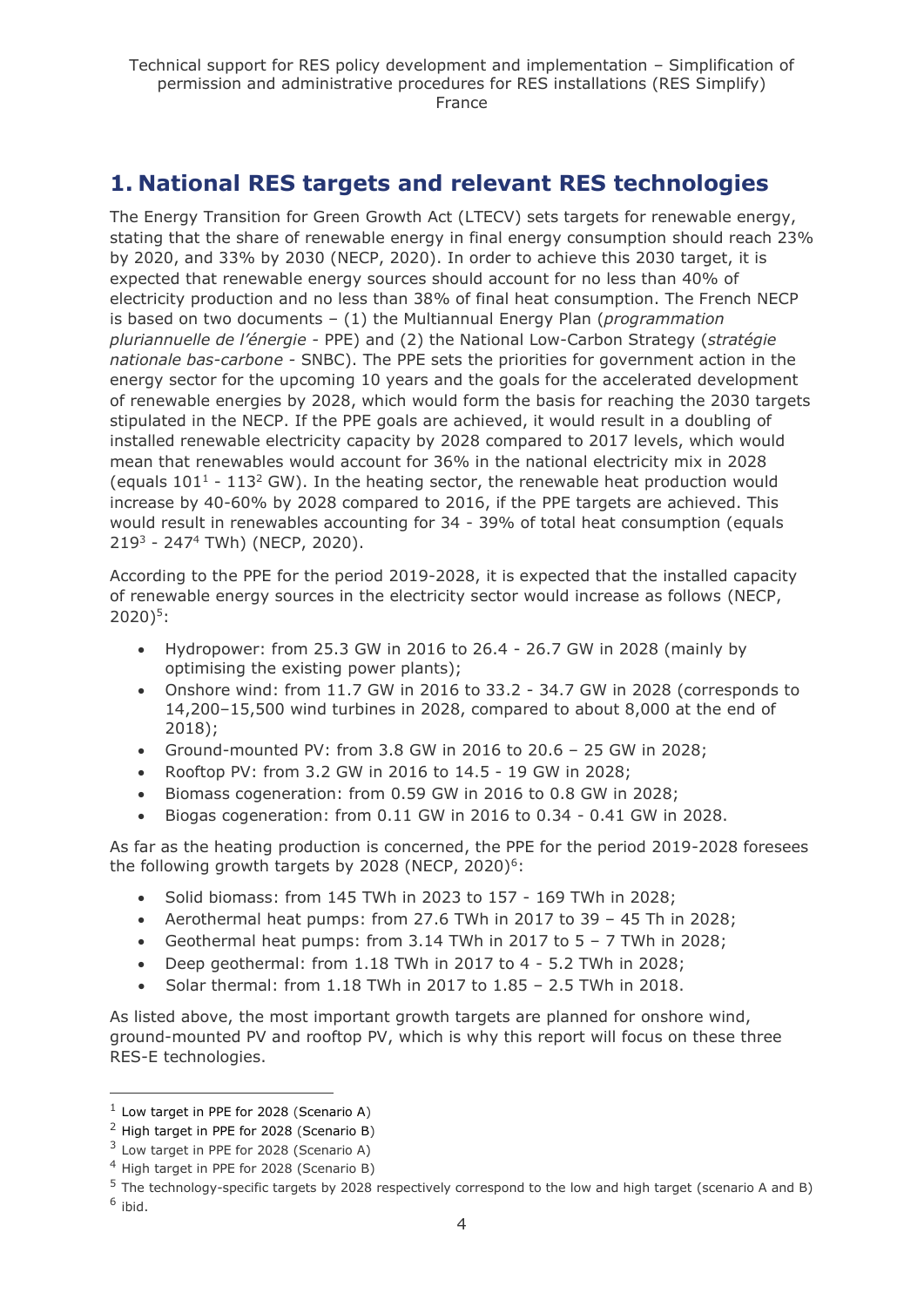Figure 1 below displays the annual deployment of solar PV and onshore wind between 2010 and 2019. It can be observed that there was a strong deployment of onshore wind since 2013. However, the sector is undergoing a downward trend since 2017. As far as PV is concerned, after a high peak in capacity deployment in 2011, the annual installed capacity has overall been quite stable since 2014, except for the year 2016 which experienced a noticeable setback.



*Figure 1: Annual installed capacity of PV and Wind onshore 2010-2019 (source: EurObserv'ER)*



*Figure 2: Planned deployment of RES-E 2020-2030 in relation to past deployment (source: NECP)*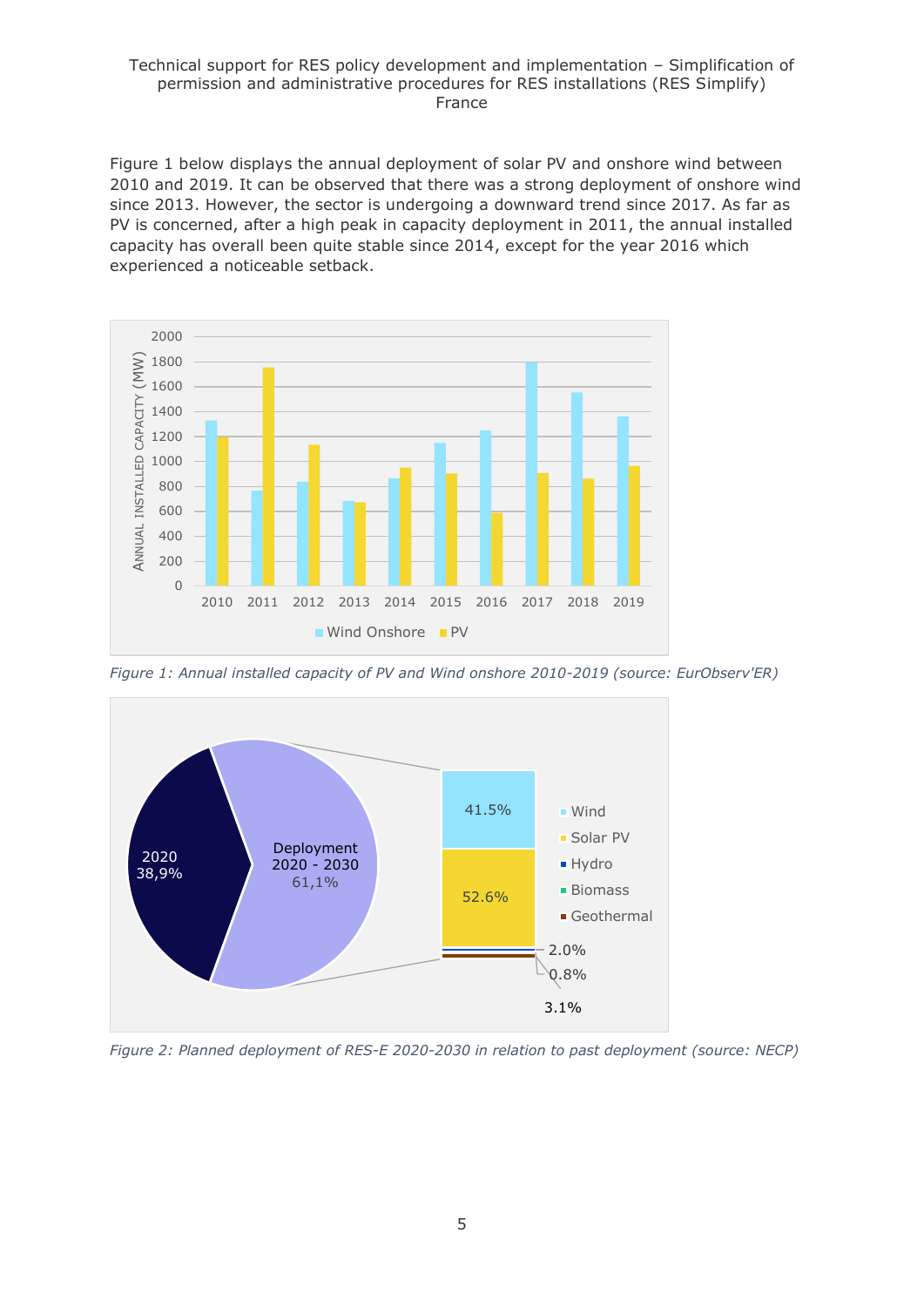# <span id="page-5-0"></span>**2. Administrative and grid connection procedure**

# <span id="page-5-1"></span>**2.1. Relevant process steps**

The first step in realising a renewable energy project in France is identifying a suitable location for the project. For onshore projects and ground-mounted PV installations over 250 kWp, this stage also includes a preliminary assessment by the project developer to determine whether the selected site is appropriate given the scope of the project and its impacts on the environment, the biodiversity, the landscape, the historical heritage and the local population.

When planning an **onshore wind project**, project developers need to take certain technology specific distance requirements into account. First, onshore wind farms may not be built within the protection area surrounding meteorological, military and civil aviation radars. The coverage of the protection areas ranges from 5 km to 30 km around the radar. The exact distance depends on the radar use, the radar technology and the position of the wind turbines. Second, wind power plants must be located at a minimum distance of 300 m from any nuclear power plant as well as from any 'classified facilities for the protection of the environment' (*installations classées pour la protection de l'environnement -* ICPE). In addition, no wind turbines higher than 50 m can be erected closer than 500 m to any area intended for residential use and rail structure.

The national legislation stipulates that the site selection for a **ground-mounted PV** project depends on the local regulatory framework. Priority shall be given to urbanised and future urbanised areas set out in the Local Urban Plans (*Plan Local d'Urbanisme* - PLU) (Circulaire du 18 décembre 2009). The installation of a ground-mounted PV plant in agricultural and natural areas is only possible with a derogation, as defined by the town planning code.

**Rooftop PV** systems can be constructed on both the existing and new buildings. However, there are some regulations to be taken into account when deciding on the location for these systems. Thus, if the project is located within a 500 m radius of a listed monument, visibility issues will be part of the approval process, i.e., the French Architectural Review Board (*Architecte des Bâtiments de France* - ABF) will need to assess if the protected monument and the PV system are compatible.

When selecting a location, the project developer will get in touch with the grid operator to inquire about the grid connection possibilities at the intended plot of land. However, it is not possible to reserve grid capacity for the future project at this stage.

The electricity production licence is required only for PV installations (both **groundmounted and rooftop**) and **wind onshore** projects with an installed capacity of more than 50 MW. It is issued by the Directorate General of Energy and Climate (*Direction Générale de l'énergie et du climat* - DGEC). The electricity production licence is submitted as part of the integrated environmental permit (*Autorisation environnementale unique*) for a large number of onshore wind plants (see below).

Most of the work related to authorisations and spatial planning is carried out during the "administrative procedure" phase, where spatial planning, environmental impact assessment (EIA) and building authorisation take place. The administrative procedures differ for wind onshore, ground-mounted or rooftop PV installations. Furthermore, given the chain of actors involved in obtaining authorisations, this stage can involve numerous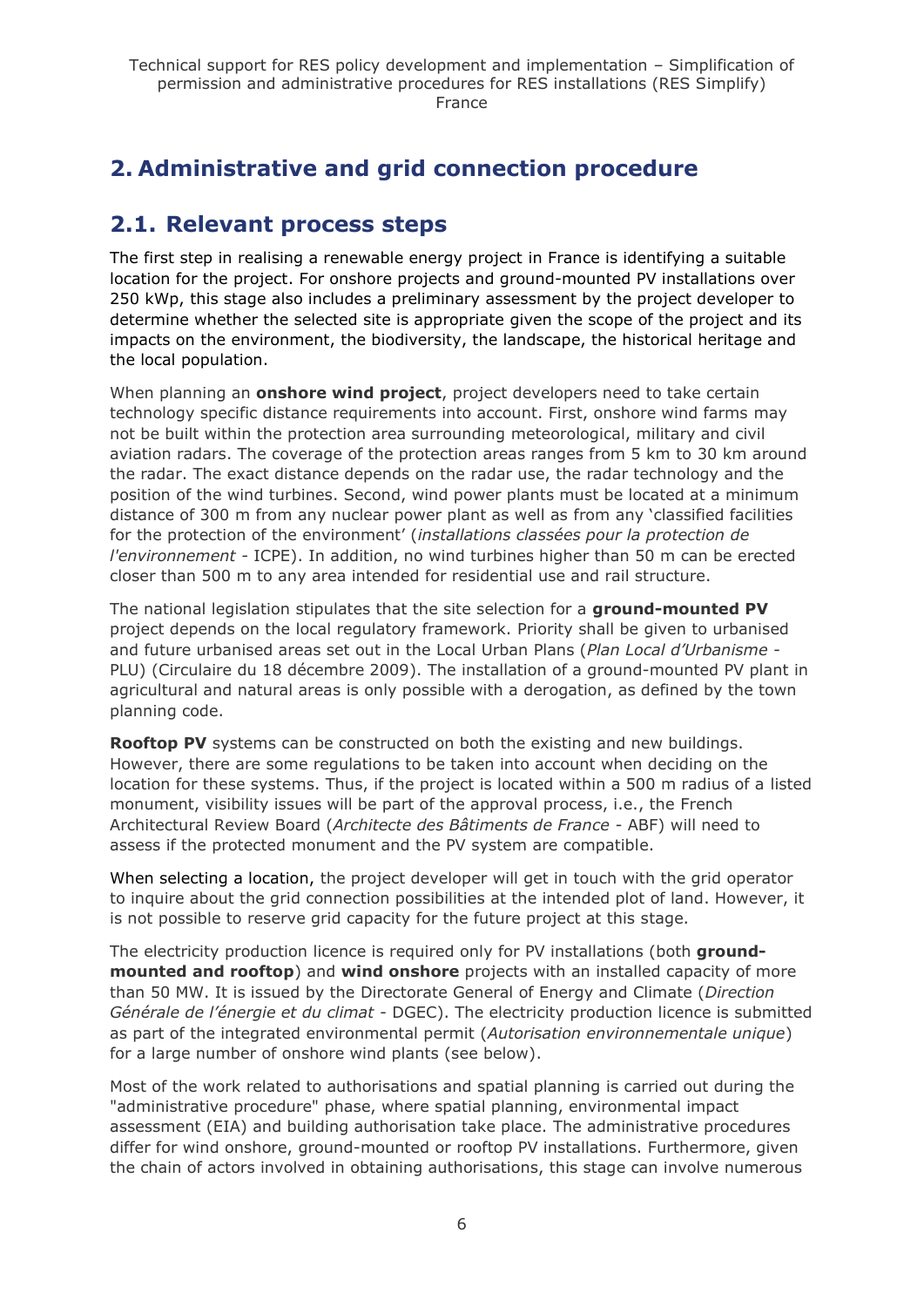procedures and therefore raise obstacles and include significant delay, despite the predefined deadlines.

An integrated environmental authorisation has been implemented for **wind onshore** turbines with a mast height over 50 m or those with a mast height of between 12 and 50 m and a capacity of at least 20 MW. This procedure allows for a single examination of several permits, which include among others the authorisation to operate 'classified facilities for the protection of the environment' (*installations classées pour la protection de l'environnement -* ICPE), authorisations regarding air navigation and military rights of way (*autorisations requises au titre des obstacles à la navigation aérienne et des servitudes militaires*) and the electricity production licence (*autorisation d'exploiter une installation de production d'électricité*).

**Ground-mounted PV** installations over 250 kWp are subject to several town planning and environmental regulations, involving at least a building permit, an environmental impact assessment and a public enquiry. **Rooftop PV** installations on existing buildings generally only require a prior declaration to be submitted to the local competent authority (e.g. town hall or Prefect). Buildings with a floor area of more than 1000  $m^2$  are subject to specific provisions, including among others the integration of a renewable energy production system. For rooftop PV projects on new buildings, it is necessary to integrate the project to the standard building permit application.

Once all necessary approvals have been obtained, the project will move to the grid connection stage, which in France is subject to a range of obstacles. Depending on the installed capacity, the grid connection request will be addressed either to the national TSO (i.e., *Gestionnaire de Réseau de Transport d'Electricité* – RTE) or to the main national (i.e., *Enedis*) and local DSO (i.e., *Entreprises locales de distribution* - ELD). It has to be noted that the grid connection approval process is a major obstacle for **onshore wind, ground-mounted PV and rooftop PV** projects. This is mainly because of the ageing national grid, which continues to slow down the approval by the grid operator. The grid operators are currently no longer able to effectively meet the grid connection requests, which leads to bottlenecks and delays in the commissioning of the renewable energy systems. Such delays have severe impacts on the feasibility of the projects, which leads to the fact that the realisation of some onshore wind and groundmounted PV projects is even abandoned.

# <span id="page-6-0"></span>**2.1.1. Site selection**

### **Process flow**

In France, renewable energies are deployed based on two key national strategic documents: The Energy Transition for Green Growth Act (*Loi relative à la transition énergétique pour la croissance verte* - LTECV) and the Multiannual Energy Plan (*programmation pluriannuelle de l'énergie -* MEP). These national documents are then implemented by the competent authorities at the regional and local levels, which turn the national objectives into regional and local actions (ICLG, 2021).

There are three levels of spatial planning in France: regional, inter-municipal and local levels. At the regional level, there are Regional plans for spatial planning, sustainable development and equality (*Schéma d'aménagement, de développement durable et d'égalité des territoires* - SRADDET). These plans contain renewable energy development targets for each region (OECD, 2017). Another regional document with the relevance for renewable energy projects is the Regional grid connection plan for renewable energies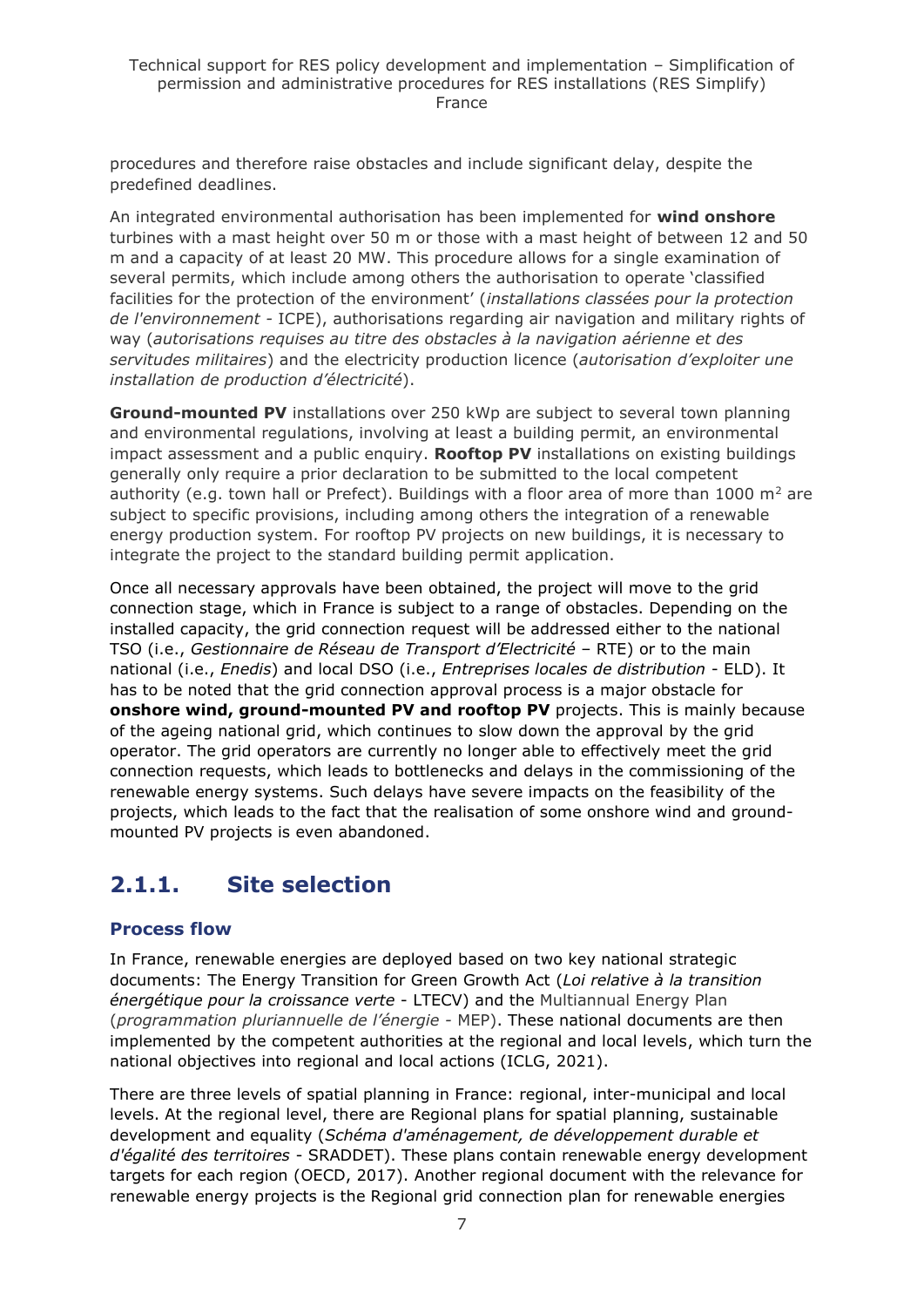(*Schéma régional de raccordement au réseau des ENR* - ENR'S3EnR). The regional grid connection plans are developed by the French transmission system operator (TSO) – RTE. Their aim is to reserve certain network capacities for renewable energy projects and to bundle the grid connection costs between various electricity producers within a region in question (RTE France, 2021).

At the inter-municipal level, the Territorial Coherence Scheme (*Schéma de Cohérence Territoriale* - SCoT), drafted by inter-municipal associations, is a plan that is placed between regional plans and local land-use plans (*Plan local de l'urbanisme* – PLU or PLUI). The aim of SCoTs is to guide local land-use plans (SCoTs are legally binding for PLUs or PLUIs). It has to be noted that the municipalities are not obliged to adopt a SCoT. Municipalities without a SCoT, however, are not allowed to authorise developments in undeveloped areas. Therefore, municipalities in large urban areas in particular have strong interest in adopting a SCoT, and most of these municipalities have already done so (OECD, 2017).

At the local level, the local land-use plan (*Plan local de l'urbanisme* – PLU or PLUI) is the urban planning document on which project developers must rely upon when looking for a potential plot of land for their planned project. Therefore, these urban plans allow municipalities/inter-municipalities to display their ambitions for the deployment of renewable energy projects on their territory. As mentioned above, these urban plans must be in line with the SCoTs (art. L.151-1 to L.154-4 and Art. R.151-1 to R.153-22 Code de l'Urbanisme). It has to be noted that the great majority of municipalities in France are covered by a local land-use plan. Some municipalities are not covered by these plans, but these are mainly smaller ones, located in rural areas. These municipalities therefore refer to national planning regulations when making their land use decisions (OECD, 2017).

In the site selection stage, the first contact with the municipality and the local population is strongly recommended by various wind and solar associations (Stakeholder 2, 2021). This is an essential step for the successful implementation of any project, be it onshore wind, ground-mounted PV or rooftop PV. The pre-consultation (as early as possible) with the municipality as well as the local population helps to reduce or avoid local opposition that could become a huge obstacle to the project in a later project implementation stage. In addition, in the site selection stage the project developer will usually contact the local transmission system operator (TSO) to discuss the free grid capacity at the nearest grid connection point. Nevertheless, the grid capacity cannot be reserved at this stage, i.e., before the project developer can meet the grid connection requirements.

#### **Onshore wind**

The first step for the project owner is the identification of areas suitable for the establishment of a wind farm. These suitable zones are defined by the Regional Departments for the Environment, Development and Housing *(Directions Régionales de l'Aménagement et du Logement - DREAL)*, which compile a regional inventory of wind resources. These maps integrate technical data, including the grid connection capacity, as well as the various regulatory, environmental, landscape and heritage constraints. It is within the limits of these suitable zones that the wind project developers may identify the plot of land that may potentially accommodate future wind farms (Le journal de l'éolien, 2021).

There are several types of restrictions relative to public utility that may affect the development of an onshore wind project. The main existing restrictions deal with civil and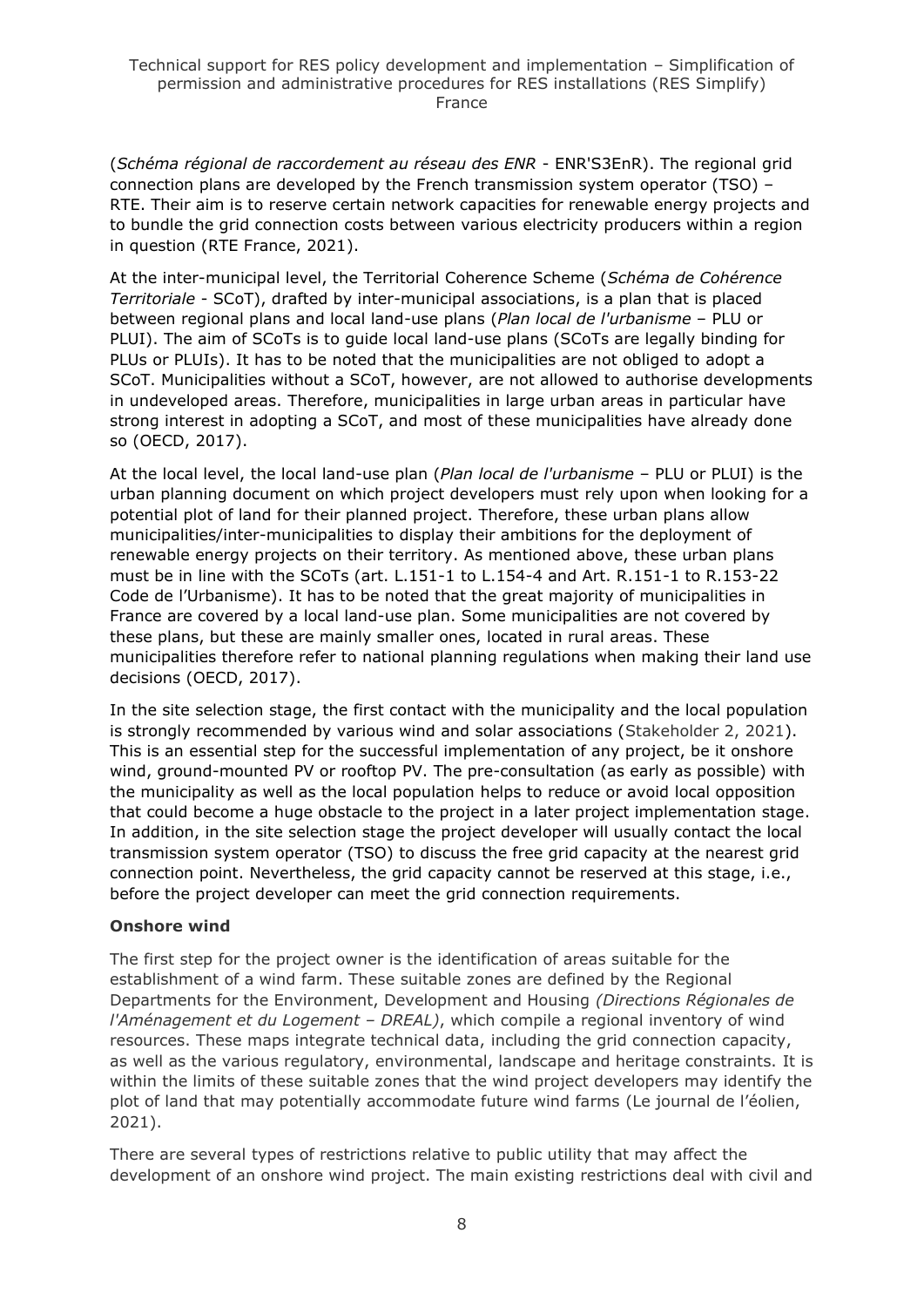military air navigation as well as transport and distribution infrastructure (energy, water, communication).

The prevailing regulation stipulates that disturbances generated by wind energy plants shall not significantly affect the operational capabilities of radars and navigation devices used in the context of military, civil and meteorologic security missions (Arrêté du 26 août 2011).

Regarding military aviation restrictions, a ministerial note defines three concentric zones around military radars to avoid interference from wind turbines (Ministers of Ecology and Defence, 2008):

- Protection zones: perimeter within which the risk of disturbance is too high to allow the installation of wind turbines. They cover a radius of 5 to 20 km around the radar (depending on the radar technology and the position of the wind turbines).
- Coordination zones: the installation of wind turbines is subject to an evaluation study assessing the risk of disturbance. Depending its technology, the area extends between 5 km and 30 km around the radar. The evaluation study is established in consultation with the wind farm developers, the concerned radar operators and the State services responsible for examining wind farm applications.
- Authorisation zones: areas where the installation of wind turbines does not pose a risk of radar interference.

Regarding civil aviation restrictions, a security radius of 15 km to 30 km around the radars is defined to ensure their non-disruption by wind energy plants. The length of the radius is determined by the type of radar (Arrêté du 22 juin 2020).

For meteorological radars, a security radius of 10 km to 30 km around the radars is defined to ensure their non-disruption by wind energy plants. The length of the radius is determined by the frequency band of the radar (Arrêté du 26 août 2011).

The compliance with these radar distance requirements is verified by the respective authorities during the examination phase of the application for the integrated environmental authorisation, led by the Prefect (Art. R181-32, Code de l'Environnement).

Furthermore, wind power plants must be located at a minimum distance of 300 m from any nuclear power plant as well as from any installations classified as ICPE, i.e. likely to endanger the health and safety of people living nearby *(installation classée pour la protection de l'environnement – ICPE)*. A minimum distance of 500 m must be respected between the wind energy plant and any residential building, inhabited building or area intended for habitation. This distance is measured from the base of the mast of each wind turbine (Arrêté du 26 août 2011). In addition, no wind turbines higher than 50 m can be erected closer than 500 m to any area intended for residential use and rail structure (art. L553-1 Code de l'Environnement).

Finally, developers of onshore projects have to consider the impact of the project in question on the environment and the biodiversity. Generally, the developer is in charge of assessing the environmental impact by estimating the mortality of the fauna, especially birds and bats due to the presence of wind turbines (FNE, 2020). These data are collected and transferred to the national database 'legal data archive on biodiversity' (Arrêté du 17 mai 2018).

#### **Ground-mounted PV**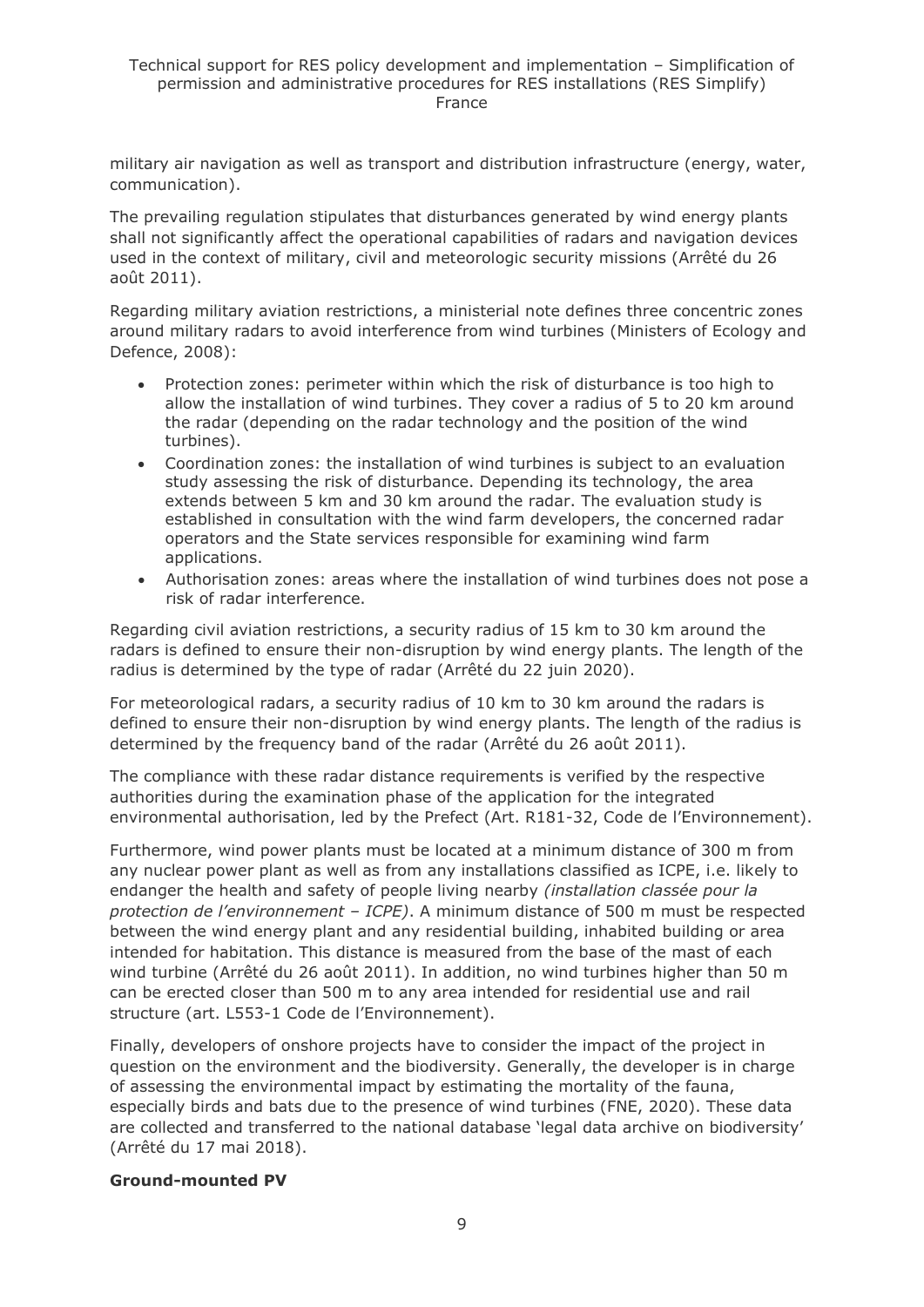The national regulatory framework for urban planning generally provides for the preservation of natural areas and landscapes as well as for the protection of areas used for agricultural and forestry activities (art. L. 101-2, Code de l'Urbanisme). In this context, ground-mounted PV installations must be integrated primarily in urbanised areas or future urbanised areas, as identified in the Local Urban Plans (*Plans Locaux d'Urbanisme* - *PLU or PLUi*) (Circulaire du 18 décembre 2009). In the case where a territory is not covered by a town planning document, ground-mounted PV plants can be installed without any particular conditions, provided that the territory is located either in the constructible sector of a municipality with a communal map, or in the urbanised part of a municipality placed under the regime of the national planning regulations (MTES, MCT, 2020).

In principle, the installation of ground-mounted photovoltaic installations in agricultural and natural areas is inappropriate, given the necessity to preserve the agricultural character of the land concerned. However, the town planning code provides for the possibility of authorising constructions and installations necessary for public facilities (including PV), provided that they are compatible with the exercise of an agricultural activity and do not affect the preservation of natural areas and landscapes (art. L. 151- 11 Code de l'Urbanisme). Furthermore, the installation of ground-mounted solar installations can be considered on plots of land which, although located in an agricultural zone, have not been used for agricultural purposes in recent times. In this case, a change of use of the land in the town planning documents is necessary (Circulaire du 18 décembre 2009).

### **Rooftop PV**

First of all, the compatibility of the PV project with the local urban planning documents in force must be checked. The Departmental Territorial Directorate *(Direction Départementale des Territoires – DDT)* provides these urban planning documents (e.g. local urban plan or carte communale), which set out the rules for the use and external appearance of buildings. These urban planning documents define the constraints of rooftop PV installations and the necessary authorisations to be obtained. If the municipality does not have a planning document, the national planning regulations apply (photovoltaique.info, 2021).

In addition, the project owner must also contact the town hall to obtain the information needed to respect the visual aspect of the building, be it the colour of the materials, the roof, the panels or other details imposed by the municipality in question (photovoltaique.info, 2021).

As far as existing buildings are concerned, the agreement of all the building owners is required for the installation of a rooftop PV project. In this case, the project owner must organise a general meeting to vote on the installation of the PV project on the roof of the building (photovoltaique.info, 2021).

If the rooftop PV project is located within the 500 m protection perimeter of a listed building, the project must be submitted to the French Architectural Review Board (*Architecte des Bâtiments de France* - ABF) for advice. In case of co-visibility between the protected monument and the photovoltaic installation, the ABF issues an opinion (acceptance or approval) to which the town hall in charge of the project application must conform. If there is no co-visibility between the listed monument and the PV installation, the competent town hall is not bound to follow the opinion (acceptance or approval) of the ABF. In most cases however, the town hall does follow the opinion of the ABF, since it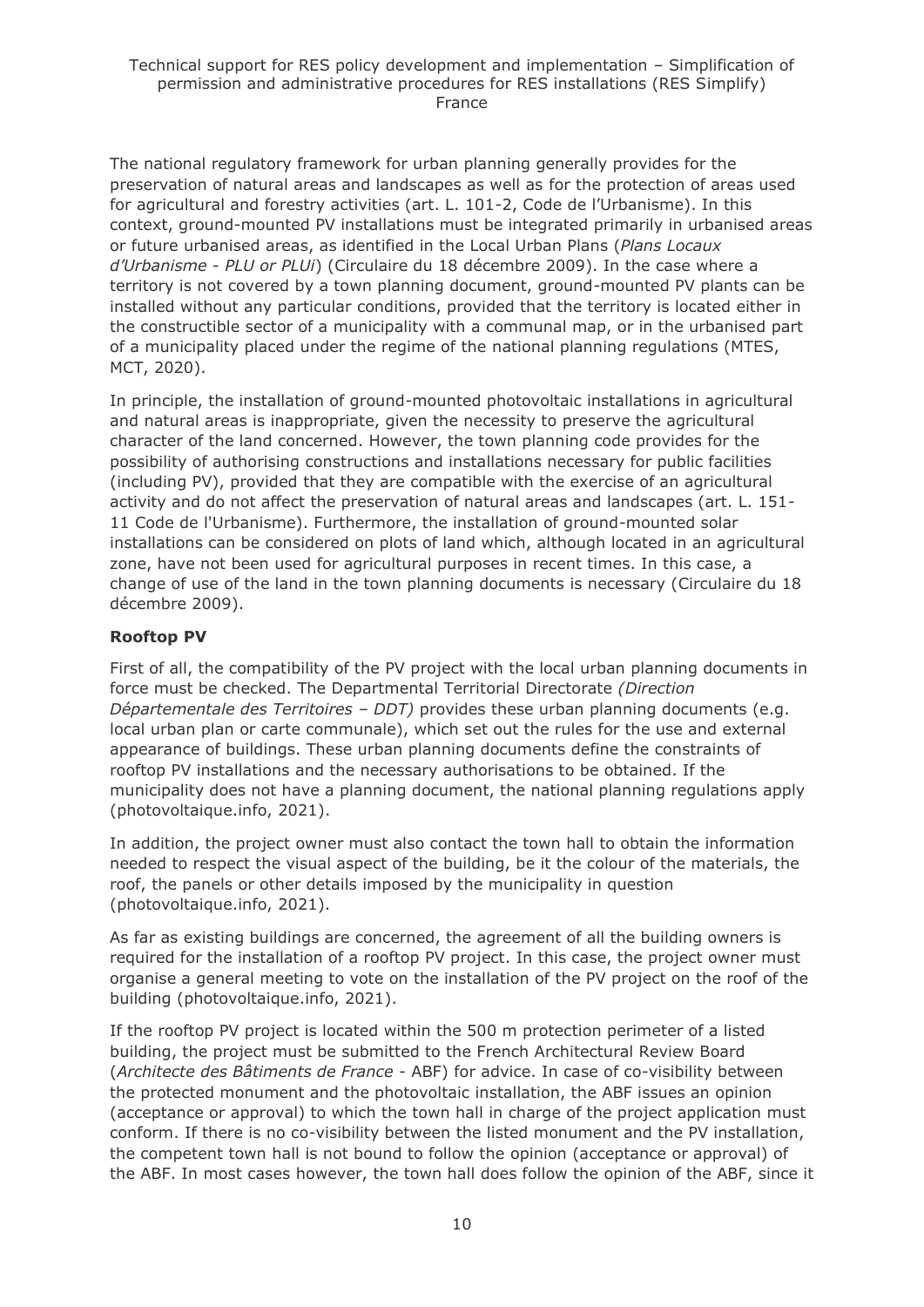is the opinion of the ABF that is used as a reference in the event of litigation between the project owner and the competent authority (HESPUL, 2018).

### **Deadlines**

As the preliminary negotiations or dialogue with the municipality are not official procedures, there are no deadlines related to them. However, the average time to find a suitable location for ground-mounted and rooftop PV is estimated between 3 and 6 months, depending on the municipality (FNE, 2020; ADEME, 2020). As far as onshore wind is concerned, the prospection studies conducted on the side of the project developer to identify the right location may take between 6 and 12 months' time (Le journal de l'éolien, 2021).

### **Detected barriers**

**Systematic environmental NGOs opposition to new ground-mounted and onshore projects.** According to many environmental organisations, the environmental impact of onshore wind and ground-mounted PV projects is not sufficiently considered (FNE, 2021). Therefore, increased resistance is present in France from these environmental organisations who are campaigning for environmental criteria to be given greater consideration when selecting a location for a specific onshore wind or groundmounted PV project. In addition, these organisations complain about the fact that there are sometimes even several projects in the same area, both onshore wind or groundmounted PV, which leads to increased deterioration of the surrounding natural environment (Stakeholder 2, 2021).

**Aviation and military restrictions.** This remains one of the biggest barriers to onshore wind energy development in France currently. The French Civil Aviation Authority (*Direction générale de l'Aviation civile* - DGAC), the Ministry of Defence (Ministère de la Défense) and France's national meteorological service (Météo France) assess whether wind parks could negatively impact the operation of military radars, low altitude flights, meteorological and radio communication systems and forbids placing wind turbines within an up to 30 km radius of any radar installations (Arrêté du 26 août 2011, Arrêté du 22 juin 2020). Currently, this ban affects between 45% and 47% of new onshore wind projects, while RES developers are already struggling to find suitable areas for their projects (Politico, 2020). Furthermore, even if a project has been granted a final authorisation to operate 'classified facilities for the protection of the environment' (*installations classées pour la protection de l'environnement -* ICPE) by the Prefect, this decision may be revoked due to a change in military safety standards, which may lead to the project being abandoned. Hence, due to the safety standards related to civil and military aviation, project developers face difficulties in finding land to develop onshore wind projects (Stakeholder 1, 2021).

**Constant updating of urban planning documents.** Due to the interdependence between the strategic, policy and planning documents at national, regional and local levels, changes in the higher-level documents must also be reflected in the lower-level planning documents. Due to the frequent changes that mainly happen at the national level (e.g., *Programmation Pluriannuelle de l'Energie* - MEP), regional and local authorities sometimes have difficulty keeping up with the changes and consequently the developers are faced with the ongoing confusion, resulting from the amendments in the local planning regulations (Stakeholder 2, 2021).

**Territorial constraints for ground-mounted PV and onshore wind.** Due to the strict environmental requirements and aviation and military restrictions that hinder the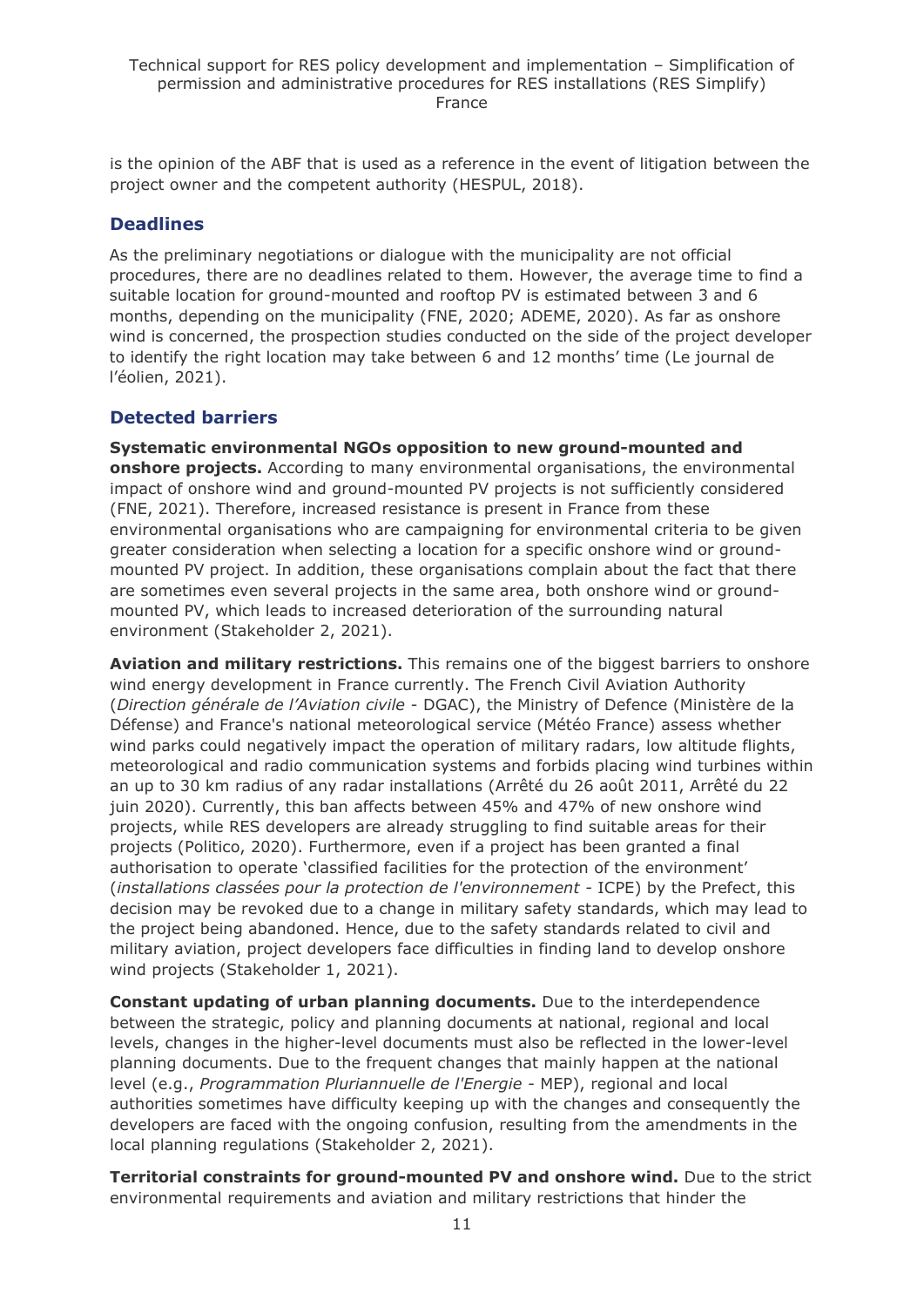selection of a suitable location for the development of onshore wind or ground-mounted PV projects, a saturation trend is emerging depending on the region. It can be observed that while most of the onshore wind projects are located in the north of France, the ground-mounted PV projects are mainly concentrated in the south of the country. For these reasons, the project developers face greater difficulties to find a suitable plot of land, as these become less and less over the years (Stakeholder 1, 2021).

**Repowering of onshore wind turbines**. In France, the life time of many existing onshore wind farms is coming to an end. Since there are territorial constraints for the new projects due to the strict environmental requirements as well as aviation and military restrictions, repowering of the existing power plants would be one good solution. However, repowering is also subject to territorial restrictions, as 65% of onshore wind farms built before 2015 are subject to at least one of the following restriction categories: (1) 'radars', (2) 'flight restrictions', (3) 'Natura 2000', (4) 'natural environment' and (5) 'landscape'. Even 30% of onshore wind projects are subject to two of these categories. These restrictions resulted in the permanent decommissioning of some of the wind farms, with a capacity reduction of 700 to 1000 MW (ADEME, 2020).

**Political blockage of onshore wind project development.** The North of France is the region where onshore wind energy has been massively developed and consequently, this region is saturated with the existing projects already, which makes it hard for new projects to find land here. In addition, this development is currently endangered due to the political orientation of certain presidents of agglomeration communities (presidents of agglomeration communities (*communauté d'*agglomération*)*. Due to this political opposition to the development of onshore wind projects, especially in the Haut-de-France region, the hands of the Prefects in charge of the final authorisation to operate 'classified facilities for the protection of the environment' (*installations classées pour la protection de l'environnement -* ICPE) are tied because opposition from the president of agglomeration communities prevents them from approving new projects. This results in a situation where currently more projects are filed with the municipalities than approved (Stakeholder 1, 2021).

### **Identified good practices**

**Technical solutions to promote coexistence between wind turbines and radars.** So-called stealth wind turbines, developed by the wind developer Vestas thanks to the technology of the company Qinetic and used by the state-controlled utility EDF (*Electricité de France*), allow the wind turbines and radars to coexist without affecting the operation of the latter, because turbine blades are designed to minimize interference with radar systems. First connection requests of such new wind turbines have already been received by the Regional Departments for the Environment, Development and Housing *(Directions Régionales de l'Aménagement et du Logement – DREAL)* (ADEME, 2017).

**Reduction of the military areas.** Given the fact that the security constraints represent the biggest obstacle in the site selection for onshore wind, the French Civil Aviation Authority (*La Direction générale de l'Aviation civile* - DGAC) re-evaluated areas that might be suitable for wind energy development, namely 'Training sector at very low altitude' *(Secteur d'entraînement à très basse altitude - SETBA)* and 'Tactical flight sector' *(Secteur de vols tactiques - VOLTAC)* and thus, 13.3% of land was made available for the development of this technology (Ministère des Armées, 2019).

**Strengthening a more transparent dialogue.** France's national meteorological service *(Météo France)* has worked together with the company Qinetic since 2015 on the development of a radar interference assessment tool predicting whether wind turbines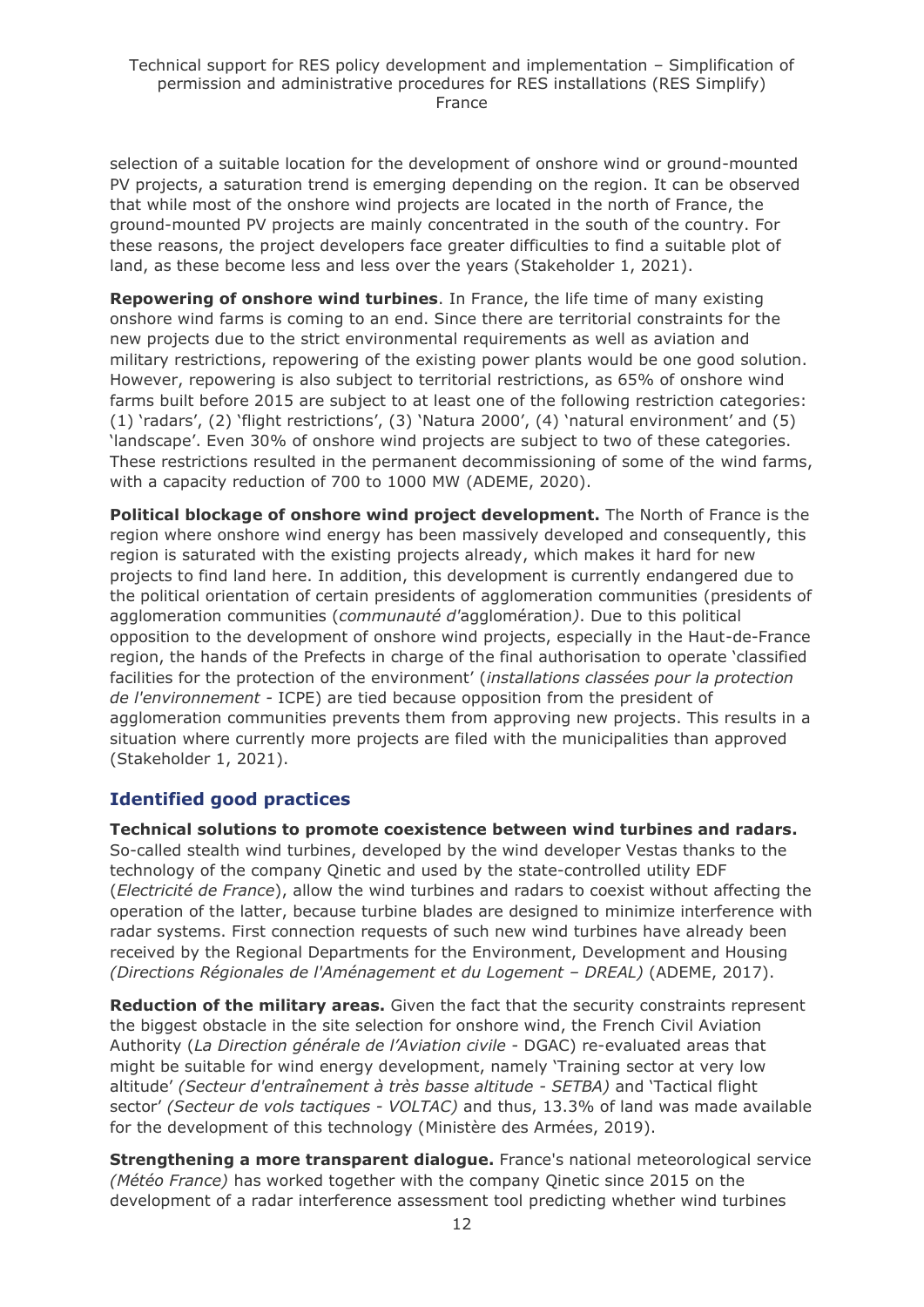may interfere with weather radars. This tool was shared with wind energy developers in order to encourage a more transparent dialogue. A similar tool is currently being developed for the assessment of interferences with military radars (ADEME, 2017).

**Willingness to include the population in the pre-planning stage of onshore wind projects.** Even if there is no obligation to consider the opinions of local communities upstream of an onshore wind project, the Ethic Committee of the French Wind Energy Association FEE has set up an ethical charter. This charter stipulates for a greater consideration of the local community in order to encourage a transparent and broad communication so that the population can better understand the general framework of the development of a given project. Thanks to this informal impulse, parliamentary discussions should take place to provide for a legal basis to a public consultation in the pre-planning stage (Stakeholder 1, 2021).

**Decentralised framework for the renewable energy projects.** In view of the large number of stakeholders involved in the processing of applications for 'classified facilities for the protection of the environment' (*installations classées pour la protection de l'environnement -* ICPE), departmental renewable energy clusters (*pôle départemental des énergies renouvelables* - *pôle EnR*) have been set up in regions to encourage the development of renewable energy projects, including solar and wind energy. The aim of these departments is to offer a one-stop-shop to developers of projects that are likely to have a significant impact on the environment and human health and to assist the project developers with the regulations and requirements that are relevant for their projects (Marne, 2020). This decentralised framework allows for a more dynamic coordination and encourages a more transparent dialogue between the wide range of actors involved. This new organisational approach has encouraged the Ministry of Energy to systematically set up these renewable energy clusters in the French regions. Nevertheless, the success of these clusters is intrinsically linked to the commitment of the stakeholders involved. It has also happened that these *pôle EnR* have only worsened and further extended the application process for 'classified facilities for the protection of the environment' (*installations classées pour la protection de l'environnement -* ICPE) (Stakeholder 1, 2021).

# <span id="page-12-0"></span>**2.1.2. Electricity production licence**

This chapter focuses on the administrative conditions required for the electricity production licence of ground-mounted and rooftop PV installations. As far as wind onshore installations are concerned, the electricity production licence has been part of the integrated environmental permit since 2017. The integrated environmental permit is further described under the chapter "Administrative authorisation".

# **Process flow**

### **Ground-mounted and rooftop PV**

Electricity production installations are subject to an administrative licence regime (Art. L. 311-1, Code de l'Energie). However, facilities, including PV installations, with an installed capacity of less than or equal to 50 MW are considered as authorised without the need to submit an application (art. D. 311-3 and R. 311-4, Code de l'Energie).

PV installations with an installed capacity of more than 50 MW need to file an application to the Directorate General of Energy and Climate (*Direction Générale de l'Energie et du Climat - DGEC*), more specifically to the Minister in charge of Energy. The application includes (art. R311-5, Code de l'Energie):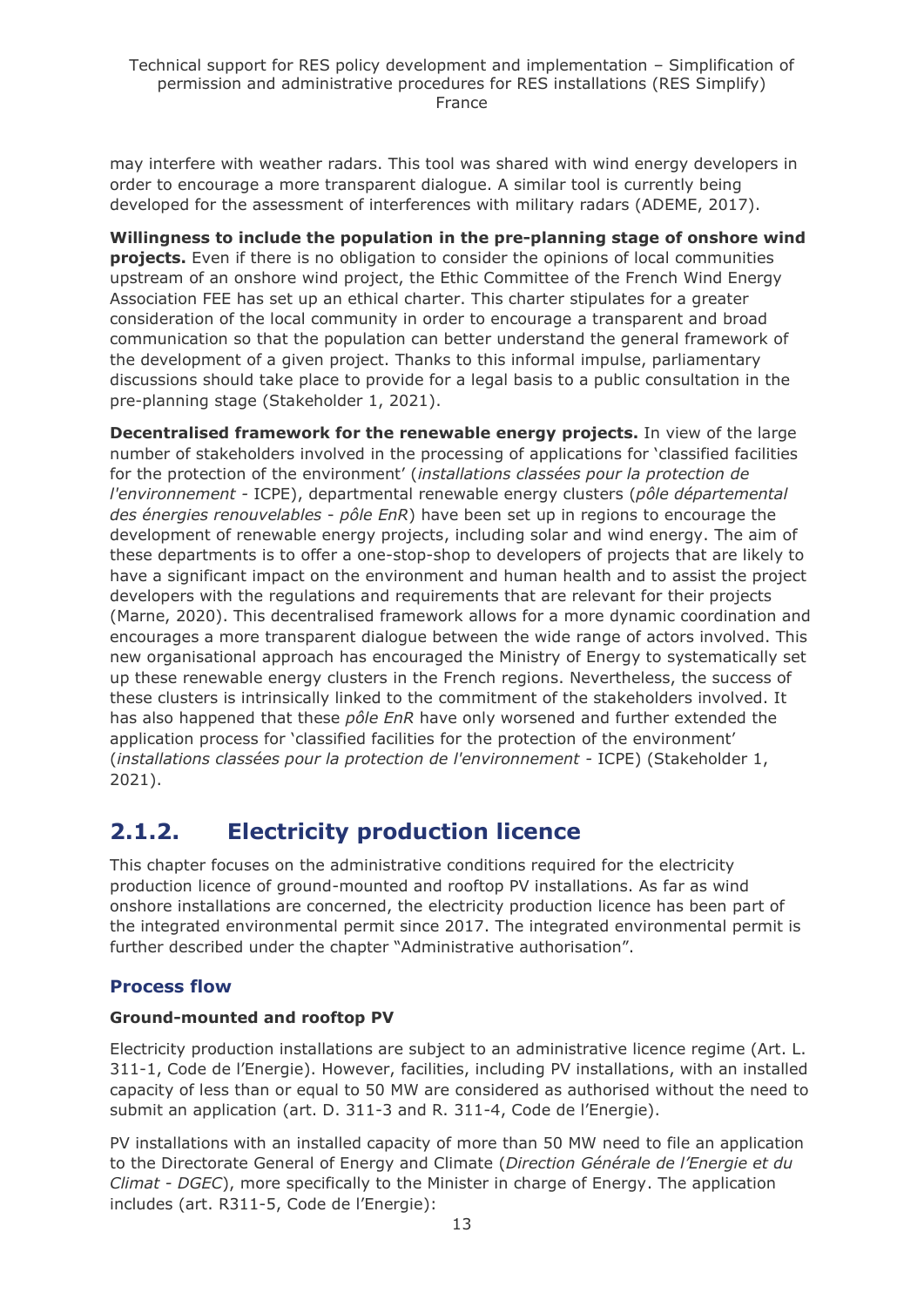- In the case of a natural person: surname, first name and domicile;
- In the case of a legal person: name or company name, legal form, address of the registered office and capacity of the person signing the application;
- A note specifying the technical, economic and financial capacities of the applicant;
- The main characteristics of the electricity production installation, specifying at least the production capacity, the primary energies and production technologies used, the energy yields as well as the operating times (base, semi-base or peak) and the quantity of greenhouse gases emitted by this installation;
- The location of the production plant;
- A note on the energy efficiency of the installation compared to the best available technologies.

Once granted, this electricity production licence is non-transferable (art. R311-8 Code de l'Energie).

The Minister in charge of energy shall arrange for the publication in the Official Journal of the authorisations granted. This publication shall contain information relating to the production capacity, the primary energies, the production techniques used and the location of the installation (art. R311-11-1, Code de l'Energie). Also, the licence can be cancelled if the installation has not been commissioned within 3 years from its date of issue or if the installation was not operated during 3 consecutive years from its date of issue. An exception is made if this is due to *force majeure*, in which case the Minister in charge of Energy may extend this 3-years deadline; up to 10 years from the beginning of the additional 3 years granted (art. R.311-10 Code de l'Energie).

#### **Deadlines**

The licence application is examined by the Minister in charge of Energy within a maximum of four months from the date of receipt. If no response is received within this period, this means the application is rejected (art. R311-7, Code de l'Energie).

#### **Detected barriers**

According to the stakeholders interviewed for this report, the electricity generation licencing procedure is running smoothly in France and there are no particular difficulties with regard to this authorisation. No barriers related to this process step were identified.

### **Identified good practice**

No good practice related to this process step were identified.

# <span id="page-13-0"></span>**2.1.3. Administrative authorisation**

#### **Process flow**

The duration and level of detail of the administrative authorisation procedure vary depending on the technology and the size of the installation.

#### **Wind onshore**

In order to shorten the duration and reduce the complexity of administrative procedures, the State established an integrated permitting regime for environmental authorisations, in force since 2017 – *L'autorisation environnementale* unique. This integrated environmental permit applies among others for 'classified facilities for the protection of the environment' (*installations classées pour la protection de l'environnement -* ICPE)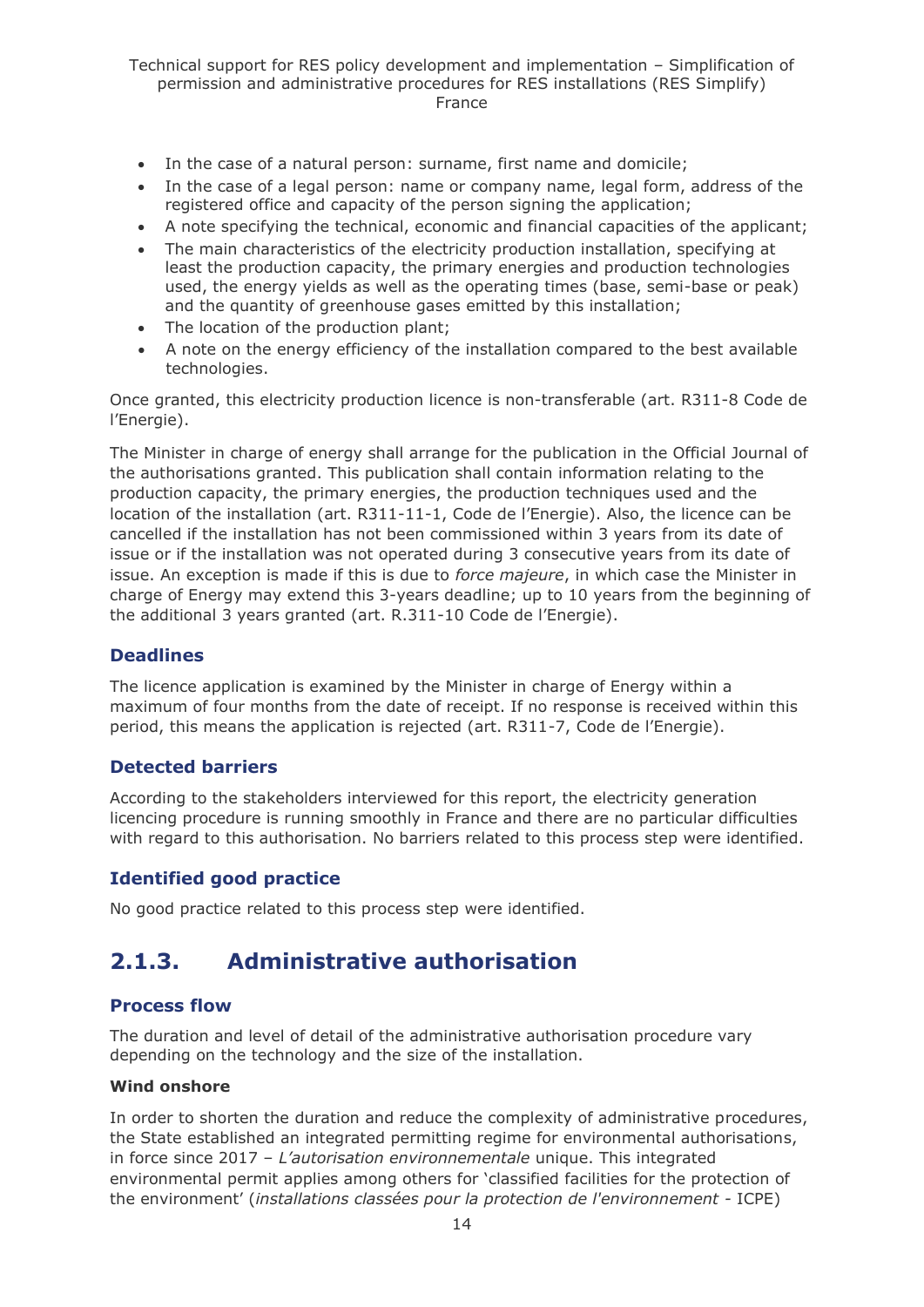which are subject to the authorisation regime. This include wind onshore farms comprising at least one wind turbine generator with a mast height of 50 m or higher, as well as those comprising wind turbine generators with a height of between 12 and 50 m and a capacity of at least 20 MW (Annex I to art. R123-1, Code de l'Environnement).

This regime has facilitated the environmental authorisation procedure for the project developers enormously. Previously, this was a tedious and relatively costly process and resulted in a considerable drop in onshore wind energy projects (ADEME, 2017).

The aim of this integrated environmental permit is to allow several administrative authorisations to be examined in one shot by a single body (the Prefect), while guaranteeing the same level of compliance with the provisions specific to each single authorisation. This integrated procedure reduces the total time required to process applications for authorisation to 18 months, instead of approximately 30 months before 2017 (FEE, 2021).

The integrated environmental permit combines various permits required for the erection of wind onshore installations in a single procedure. These include (Art L181-2, Code de l'Environnement):

- Authorisation to operate 'classified facilities for the protection of the environment' (installations classées pour la protection de l'environnement - ICPE) (art. L511-1, Code de l'Environnement);
- Authorisation for wood clearing (art. L213-13 et L.341-3 Code forestier);
- Exemption to the prohibition against destruction of protected species (art. L411-2 Code de l'Environnement);
- Absence of opposition to the projects that might impact Natura 2000 sites (art. L414-4 Code de l'Environnement);
- Special authorisation to carry out works in an area classified as natural reserve (*réserve naturelle*) (art. L. 332-6 and L. 332-9 Code de l'Environnement);
- Authorisation to carry out works in a classified site (*site classé*) (art. L. 341-7 et L. 341-10);
- Electricity production licence (art. L311-1 Code de l'Energie);
- Approval for the construction of transmission and distribution facilities (art. L323- 11 Code de l'Energie).

In addition, the project developer is required to carry out an impact assessment (*étude d'impact*) for his wind energy project. This is a comprehensive assessment of the project's impact on the environment and biodiversity, local residents, the landscape and local heritage. These studies are carried out by independent consultancies (art. L122-1 Code de l'Environnement).

The environmental impact study is accompanied by a hazard study, in accordance with the regulations on `classified installations for environmental protection´ (*installations classifies pour la protection de l'environnement - ICPE*), which cover wind energy plants (art. L181-25, Code de l'Environnement). This study specifies the hazards that the installation may cause directly or indirectly in the event of an accident, whether the cause is internal or external to the installation. These hazards may affect the neighbouring population, nature or protected sites. This study produces a risk analysis that takes into account the probability of occurrence, the kinetics and the severity of potential accidents (art. L181-25, Code de l'Environnement).

The application documents for the single environmental permit can be submitted to the Prefect in electronic form or in paper.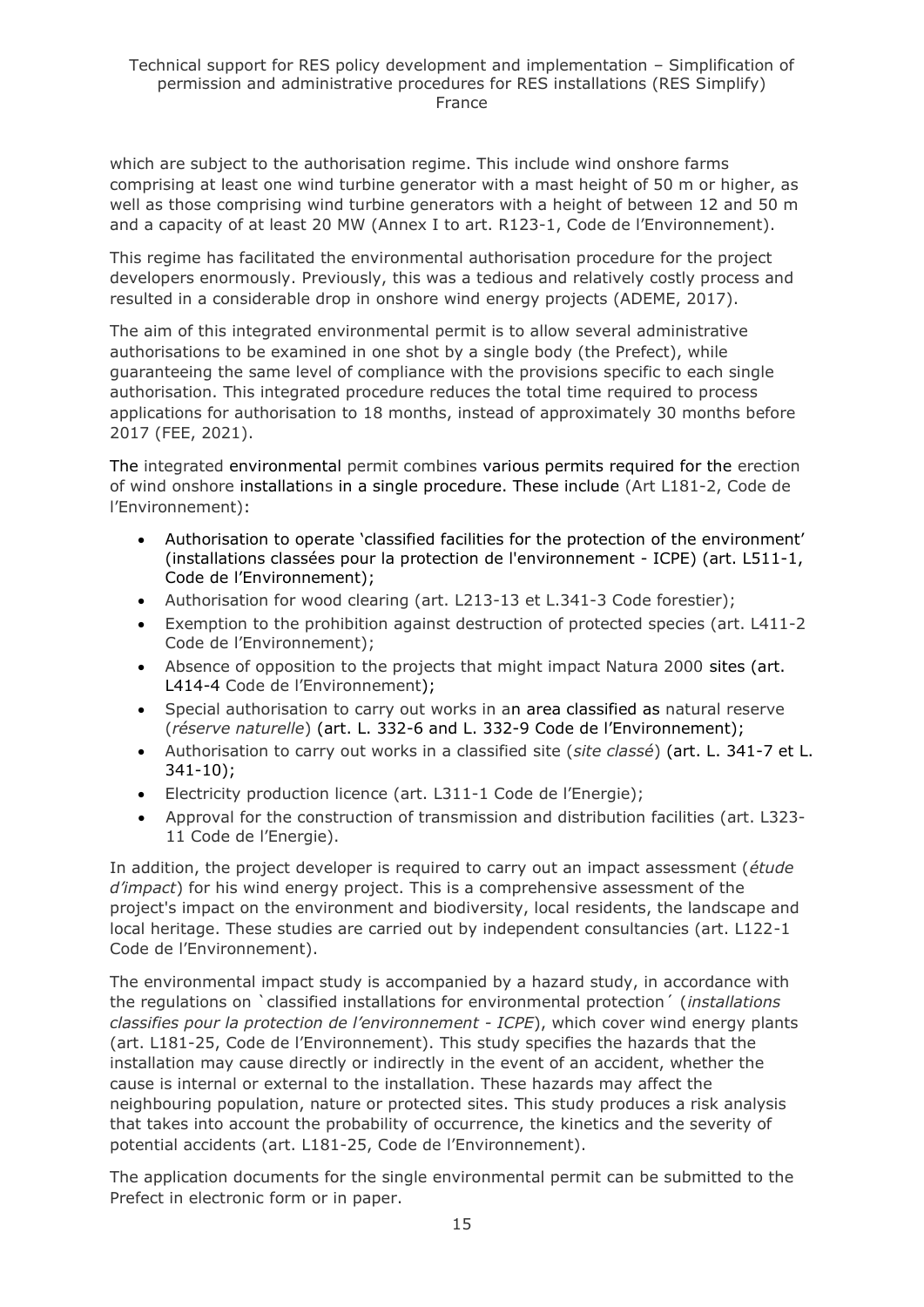### **Ground-mounted PV**

The installation of a ground-mounted PV project is subject to several town planning and environmental regulations.

Town planning procedures: The applicable procedures under the town planning code depend on the capacity of the installation. Installations of more than 250 kWp must obtain a building permit (art. R.421-9 Code de l'Urbanisme). The application for a building permit is submitted to the town hall and includes among others the following documents:

- Location plan of the land (art. R. 431-7 a Code de l'Urbanisme);
- Graphical document showing how the project fits into its environment (art. R. 431-10 c Code de l'Urbanisme);
- Notice describing the land and presenting the project (art. R. 431-8 Code de l'Urbanisme);
- Impact study of the project as defined by the Environmental Code (art. R. 431-16 a Code de l'Urbanisme).

If the PV project is located within the 500 m protection perimeter of a listed building, the project must be submitted to the French Architectural Review Board (Architectes des Bâtiments de France - ABF) for advice. In case of co-visibility between the protected monument and the PV installation, the ABF issues an opinion (approval or rejection) to which the town hall in charge of the project application must conform. If there is no covisibility between the listed monument and the PV installation, the competent town hall is not bound to follow the opinion (approval or rejection) of the ABF. In most cases however, the town hall does follow the opinion of the ABF, since it is the opinion of the ABF that is used as a reference in the event of litigation between the applicant and the competent authority (HESPUL, 2018).

Environmental procedures: Ground-mounted PV installations with a capacity of more than 250 kWp are subject to an environmental impact study (art. R122-3 and R122-20, Code de l'Environnement). In addition, installations for which part of the project is located within a Natura 2000 site must be subject to a `Natura 2000 impact assessment´ to be added to the environmental impact study (art. R122-20, Code de l'Environnement). Furthermore, the environmental impact study must address aspects related to erosion and runoff risks. Finally, more specific information must be submitted for projects located in flood zones, wetlands, etc. (art. R 122-3, Code de l'Environnement).

Ground-mounted PV plants with a capacity of more than 250 kWp are also subject to a public enquiry (art. 123-8, Code de l'Environnement). The public enquiry is led by the socalled investigating commissioner (*commissaire enquêteur*). The file submitted to public enquiry includes the following documents

- the environmental impact study.
- the opinion of the competent environmental authority. Depending on the specific application, the designated environmental authority may be e.g. the Minister in charge of Energy or the Prefect.

The competent authority for the environmental procedures is the Regional Department for the Environment, Development and Housing *(Directions Régionales de l'Aménagement et du Logement – DREAL)* of the project location.

#### **Rooftop PV**

Any installation that results in a modification of the external aspect of an existing building requires a prior declaration procedure (art. R.421-17 and art. \*R421-13, Code de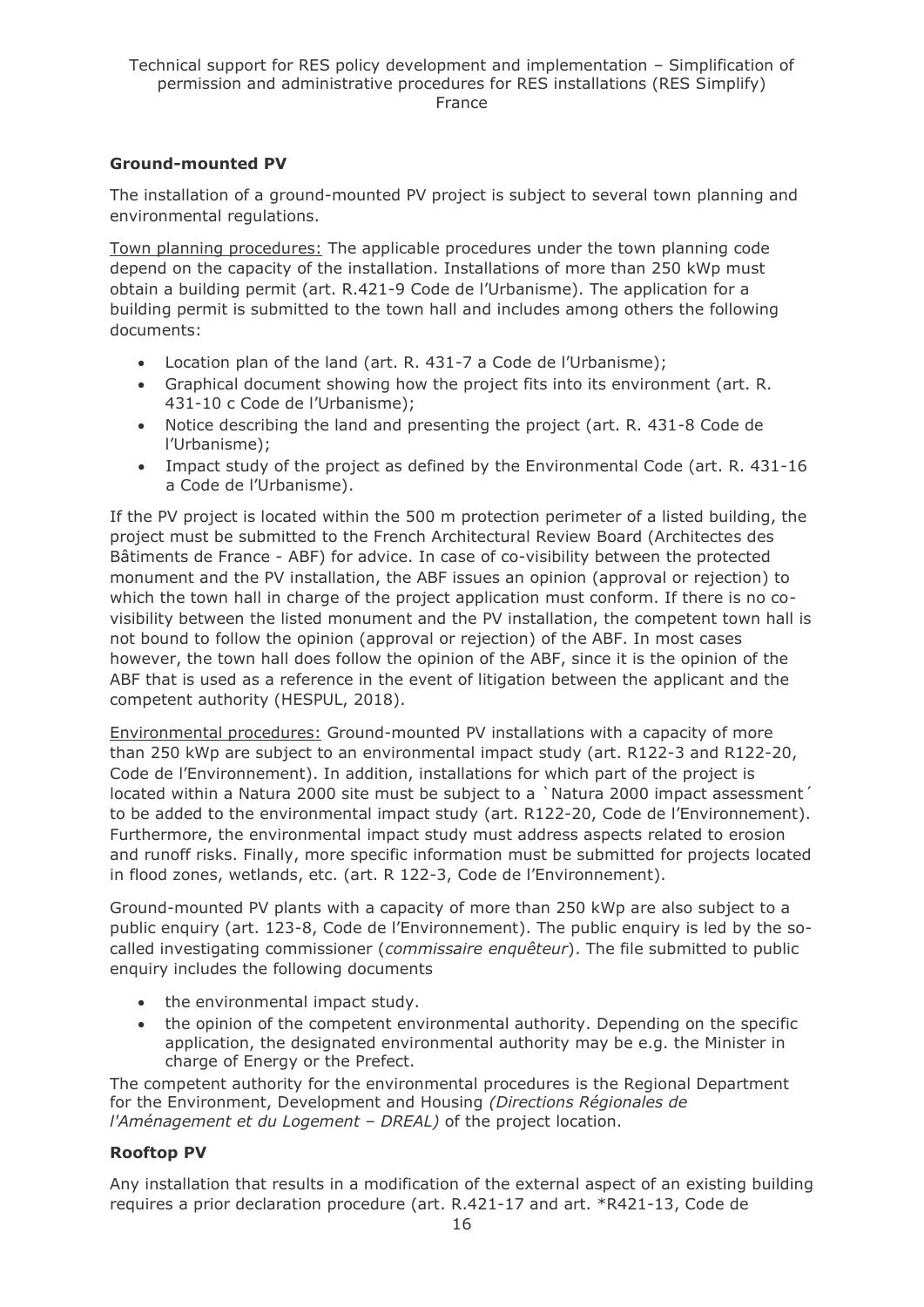l'Urbanisme). Therefore, PV rooftop projects on existing buildings only require a prior declaration.

For rooftop PV projects on new buildings, it is necessary to integrate the project in the standard building permit application (art. \*R421-1, Code de l'Urbanisme).

For buildings with a floor area of more than  $1000 \text{ m}^2$ , the construction concept must include either a renewable energy production process or a vegetation system. The renewable energy production system (such as a rooftop PV installation) must cover at least 30% of the total surface area of the roofs and shades (in the case where the building has a car park). The constructions concerned by this obligation are the following (art. L111-18-1, Code de l'Urbanisme):

- new buildings subject to a commercial permit;
- new constructions of industrial or craft premises, warehouses, hangars not open to the public and subject to a commercial operation;
- new covered car parks accessible to the public.

If the PV project is located within the 500 m protection perimeter of a listed building, the project must be submitted to the French Architectural Review Board (Architectes des Bâtiments de France - ABF) for advice. In case of co-visibility between the protected monument and the PV installation, the ABF issues an opinion (approval or rejection) to which the town hall in charge of the project application must conform. If there is no covisibility between the listed monument and the PV installation, the competent town hall is not bound to follow the opinion (approval or rejection) of the ABF. In most cases however, the town hall does follow the opinion of the ABF, since it is the opinion of the ABF that is used as a reference in the event of litigation between the applicant and the competent authority (HESPUL, 2018).

The prior declaration or the application for building permit are submitted to the local town hall.

# **Deadlines**

#### **Wind onshore**

Once the application for an integrated environmental permit has been submitted, the procedure is as follows (Green Univers, 2016):

- An examination phase of 4 months (+ 1 month if the notice of a national authority is required). The application for authorisation may be rejected.
- A public enquiry phase of approximately 3 months, during which the competent local authorities are also consulted.
- A decision phase of 2 months  $(+)$  month if the prefect consults the competent departmental commission). Once this period has elapsed, the administration's silence is considered to be a rejection of the environmental authorisation application.

An appeal is possible within a period of 2 months for the project developer and 4 months for third parties. In this respect, the integrated environmental permit makes it possible to limit the risks of litigation since it can only be the subject of a single appeal, whereas previously the various authorisations could be challenged individually, each within different time constraints (Green Univers, 2016).

#### **Ground-mounted PV**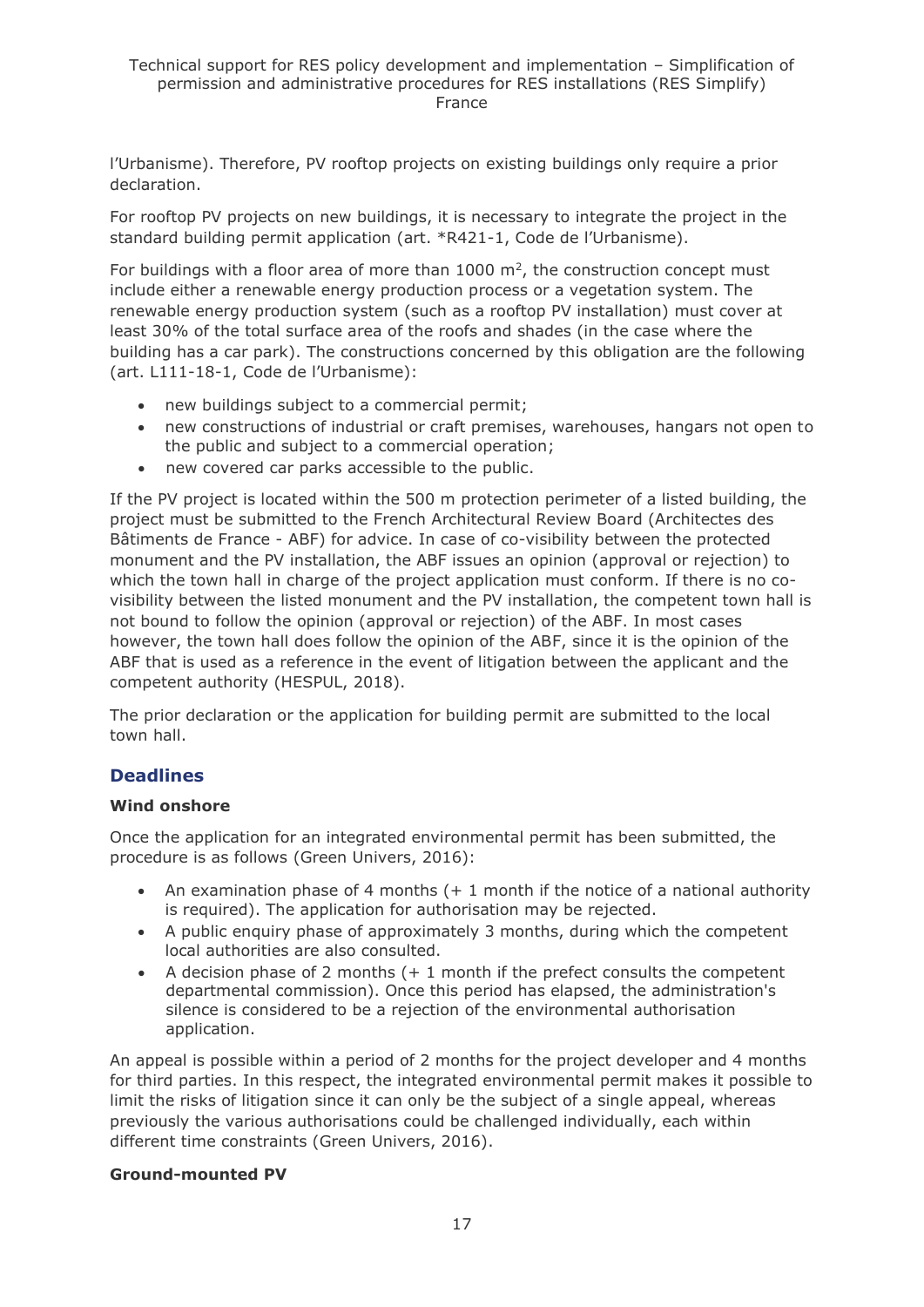Once the applications for a ground-mounted PV project over 250 kWp has been submitted to the competent authority (e.g. town hall or Prefect), the procedure is as follows:

- Within 1 month upon receipt of the application for building permit, the competent authority may notify the applicant about any missing documents (art. R.\* 423-5 Code de l'Urbanisme). The applicant shall submit the missing documents within 3 months (R.\*423-39, Code de l'Urbanisme).
- Within 1 week upon receipt of the application, the competent authority transmits the application to the concerned parties affected by the project (natural reserves, historical monuments, neighbouring municipalities etc. (art R\* 423-7 – R\*423-13- 2, Code de l'Urbanisme). This includes the French Architectural Review Board (Architectes des Bâtiments de France - ABF), in the case where its opinion is required (art. R. 423-11 Code de l'Urbanisme). The opinion (approval or rejection) of the ABF shall be submitted to the competent authority within 2 months.
- Within 1 week upon receipt of the application, the competent authority transmits the application including the environmental impact study to the designated environmental authority. The environmental authority submits its opinion to the competent authority within max 3 months (art. R122-7, Code de l'Environment).
- The competent authority determines the start of the public enquiry. The duration of the public enquiry may vary between 30 and 45 days (art. L. 123-9, R.\*423-57 Code de l'Environnement). The investigating commissioner leading the public enquiry shall submit its conclusions on the project within 1 month after the end of the public enquiry (art. R\*423-57, Code de l'Urbanisme).
- Within 3 months upon receipt of the conclusions from the investigating commissioner leading the public enquiry, the competent authority submits its final decision (art. R\*423-20, R\*423-23, Code de l'Urbanisme). Once this period has elapsed, the silence of the competent authority is considered as a rejection of the application.

### **Rooftop PV**

In general, the examination period by the town hall is 1 month for a simple prior declaration for existing buildings and 2 months for a building permit for an individual house (new building) (art. R\*423-23, Code de l'Urbanisme).

In case of a building permit, the competent authority transmits the application within 1 week to the French Architectural Review Board (Architectes des Bâtiments de France - ABF), in the case where its opinion is required (art. R. 423-11 Code de l'Urbanisme). The opinion (approval or rejection) of the ABF shall be submitted to the competent authority within 2 months.

# **Detected barriers**

**Delays due to constant requests for complementary information.** Despite a prescribed deadline for the admissibility of the application for an integrated environmental authorisation, the competent administrative authorities, whether the Prefect or the Regional Department for the Environment, Development and Housing *(Directions Régionales de l'Aménagement et du Logement - DREAL)*, may request additional information (content) to be added to the application file. Such requests for adjustment lead to significant delays in obtaining the final approval (Stakeholder  $1$ , 2021).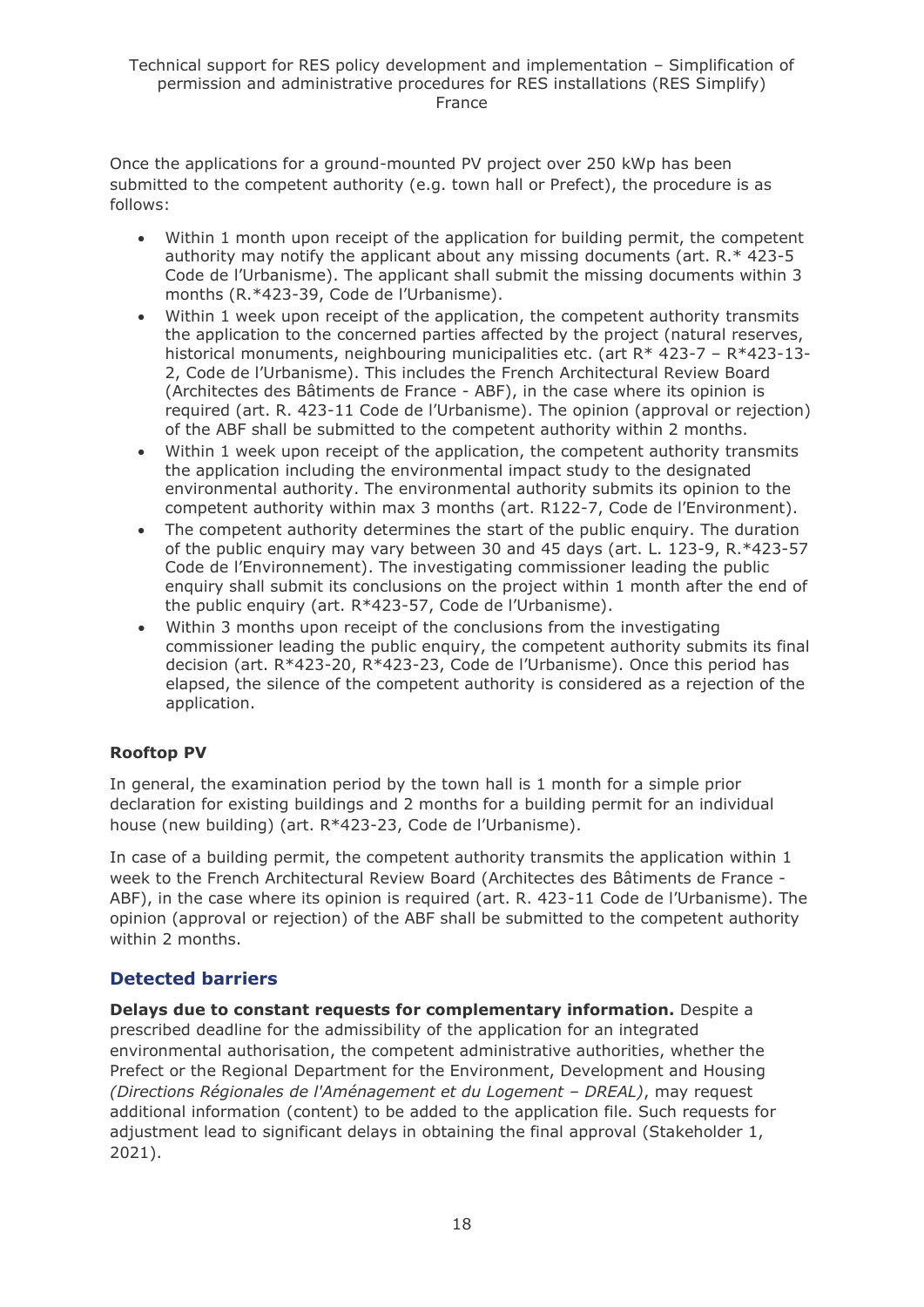**Lack of staff in the competent authorities causing delays.** Even if the integrated environmental permitting regime provides for an accelerated and simplified procedure, the fact remains that the application files are very extensive and complex and thus require great care from the competent authorities. Due to the shortage of staff in these authorities, as highlighted by the interviewees for this report, the project developers may face significant delays despite the set procedural deadlines (Stakeholder 1, 2021).

**Lack of expertise among some competent authorities to guide the administrative process.** The integrated environmental authorisation procedure was implemented in 2017 as a simplification process benefitting to wind onshore projects. However, after 5 years of implementation, the processing of applications remains a complex and tedious task, so that interviewees still point out difficulties related to the lack of the expertise of the competent authorities, in particular the employees responsible for the decision on the admissibility of the applications, i.e. whether an application is complete and may go through the examination process. In addition, it is pointed out that sometimes the same person is in charge of assessing applications for wind and solar projects. Although they are similar in terms of the administrative procedure, their impact and characteristics may vary due to their technological specificities, but these are not taken into account by the expert in charge of evaluating them (Stakeholder 2, 2021).

# **Identified good practice**

**Online application.** Before 2020, the extensive application for environmental authorisation was mainly submitted to the competent authorities in paper form. However, due to the COVID-19 pandemic in particular, the application can now be submitted completely online, which makes the transmission of data and communication with the competent authorities more fluid (Stakeholder 1, 2021).

# <span id="page-18-0"></span>**2.1.4. Grid connection permit**

### **Process flow**

Electricity producers are contractually entitled against the grid operator to the connection of renewable energy plants to the grid (art. L111-91, Code de l'Energie). Hence, the grid operator is obliged to accept all electricity produced by renewable energy plants (art. 10 Loi 2008-108). The Grenelle II Law (Law n°2010-788) introduced two new complementary spatial planning instruments, supposed to facilitate the development of renewable energies. The first one - the Regional Climate, Air and Energy Plans (*Schémas Régional du Climat, de l'Air et de l'Energie* - SRCAE) is adopted by the regional Prefect, following approval by the regional council. The SRCAE is a strategic document which among other things sets out the objectives for renewable energy development. These plans are adopted in all French administrative regions. The second instrument with the relevance for renewable energy projects is the regional grid connection plan for renewable energies (*Schéma régional de raccordement au réseau des ENR* - ENR'S3EnR). As mentioned in section 2.1.1, the aim of the regional grid connection plans is to reserve certain network capacities for renewable energy projects and to bundle the grid connection costs between various electricity producers within a region in question (RTE France, 2021). They are based on the objectives set in the SRCAEs and are drawn up by the transmission grid operator RTE, in collaboration with the distribution network operators (DSOs) – the main national operator Enedis and local DSOs, and in agreement with the Regional Departments for the Environment, Development and Housing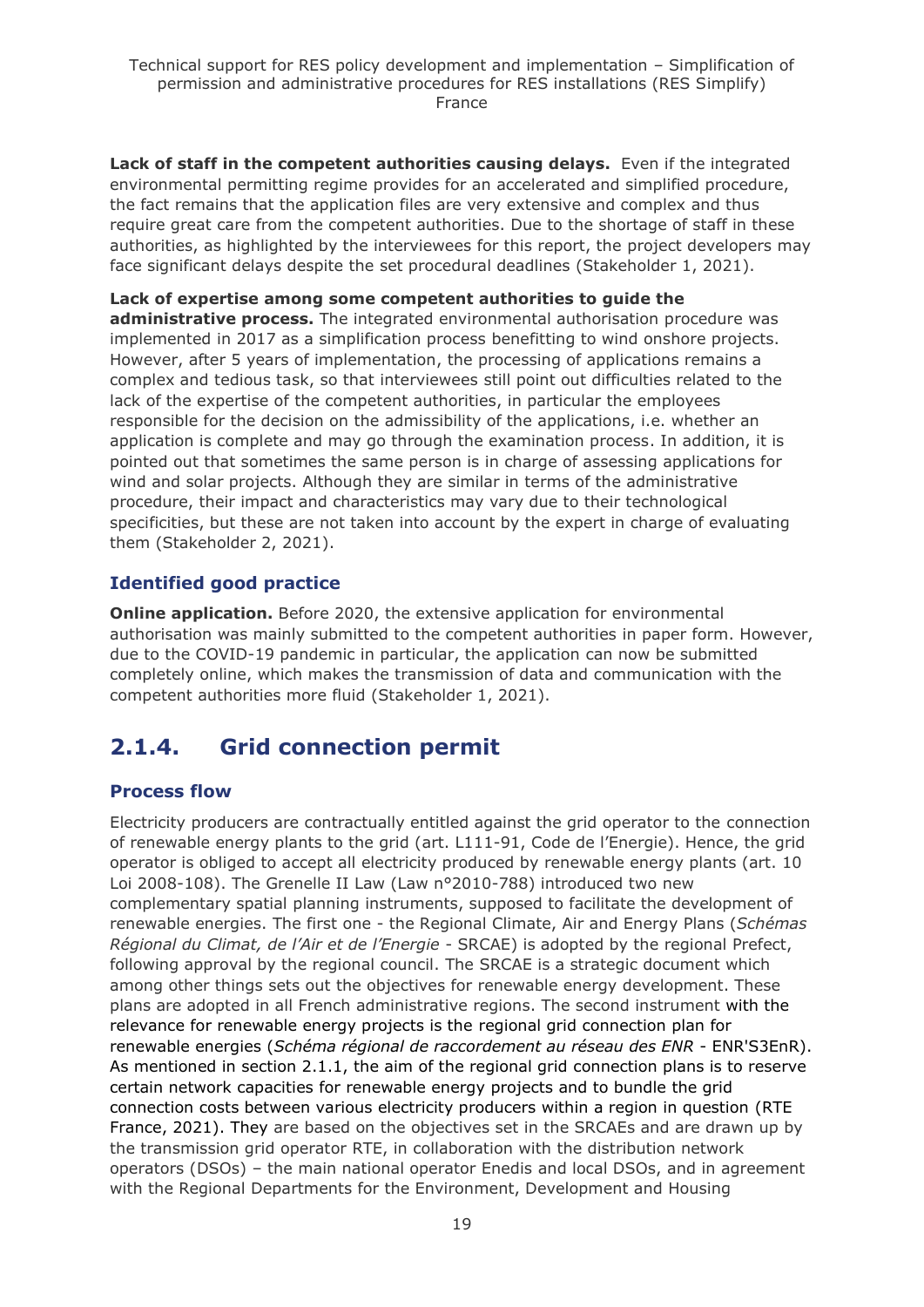*(Directions Régionales de l'Aménagement et du Logement – DREAL)* (art. L321-7, Code de l'Énergie).

In the event of a connection request falling within the scope of the ENR'S3EnR, the grid operator suggests a grid connection solution to the project developer, taking into consideration such criteria as the distance, the costs, and the grid capacity (art. D342- 23, Code de l'Energie). The ENR'S3EnR is recognised as a tool that increases the visibility of the nearest connection point. However, even if the nearby grid connection point is identified, it may lack capacity to transfer the intended amount of power. Therefore, amendments to the ENR'S3EnR are sometimes needed (art. D321-20-1 to 4, Code de l'Energie), which is the responsibility of the transmission grid operator RTE. Amendments by RTE will then be submitted to the regional Prefect and to the relevant stakeholders mentioned in article D231-12 of the Energy Code.

Once the environmental authorisation has been granted, the project developer must submit a grid connection request. The procedure varies depending on whether the renewable energy plant is to be connected to the high voltage or the low voltage grid, respectively under the competence of the transmission grid operator RTE or the distribution grid operators. The responsible grid operator will also vary according to the installed capacity. Thus, if the installed capacity of the technology in question is less than 12 MW, the project developer will need to submit the request to the national DSO Enedis or any other local DSO (*Entreprises locales de distribution* - ELD). If the installed capacity exceeds 12 MW, the application must be sent to the transmission system operator RTE (Arrêté du 9 juin 2020). The project developer must complete a standard application form and submit the planning permission for the renewable energy plant. The application is then included in a waiting list.

The grid connection procedure for installations to be connected to the transmission grid is explained in the following steps (RTE, 2019):

- The project developer has the possibility to apply for a free and optional preliminary grid connection study (*étude exploratoire*) that estimates the feasibility, costs, and the timeframe for connecting the facility. Once the request for an preliminary grid connection study has been submitted, RTE, within 8 days of receiving it, informs the project developer if any information is missing. Then, within 6 weeks of receiving the complete request, RTE sends to the developer the results based on the information provided in the request. The preliminary grid connection study allows the project developer to identify the optimal grid connection solution at an early stage, prior to the application for the grid connection offer (*Proposition technique et financière* - PTF). Furthermore, the costs and deadlines within the preliminary grid connection study are not binding (RTE, 2019).
- The application for a grid connection offer is a mandatory step in the grid connection process. The offer (*Proposition technique et financière* - PTF) contains information on the grid connection conditions, i.e. the technical description of the project, its costs as well as its maximum completion time. The project developer submits the application for a grid connection offer to RTE, which, within 8 days of receipt, indicates if, and if yes, which documents or information are missing. From the moment when the request is considered complete, RTE has 3 months to carry out a grid connection study and submit the grid connection offer to the project developer (art. 342-2, Code de l'Energie). However, this timeframe may be changed with the written agreement of the developer, depending on the complexity of the project. The grid connection offer therefore commits RTE to the amount of the cost of the connection as well as to the completion date.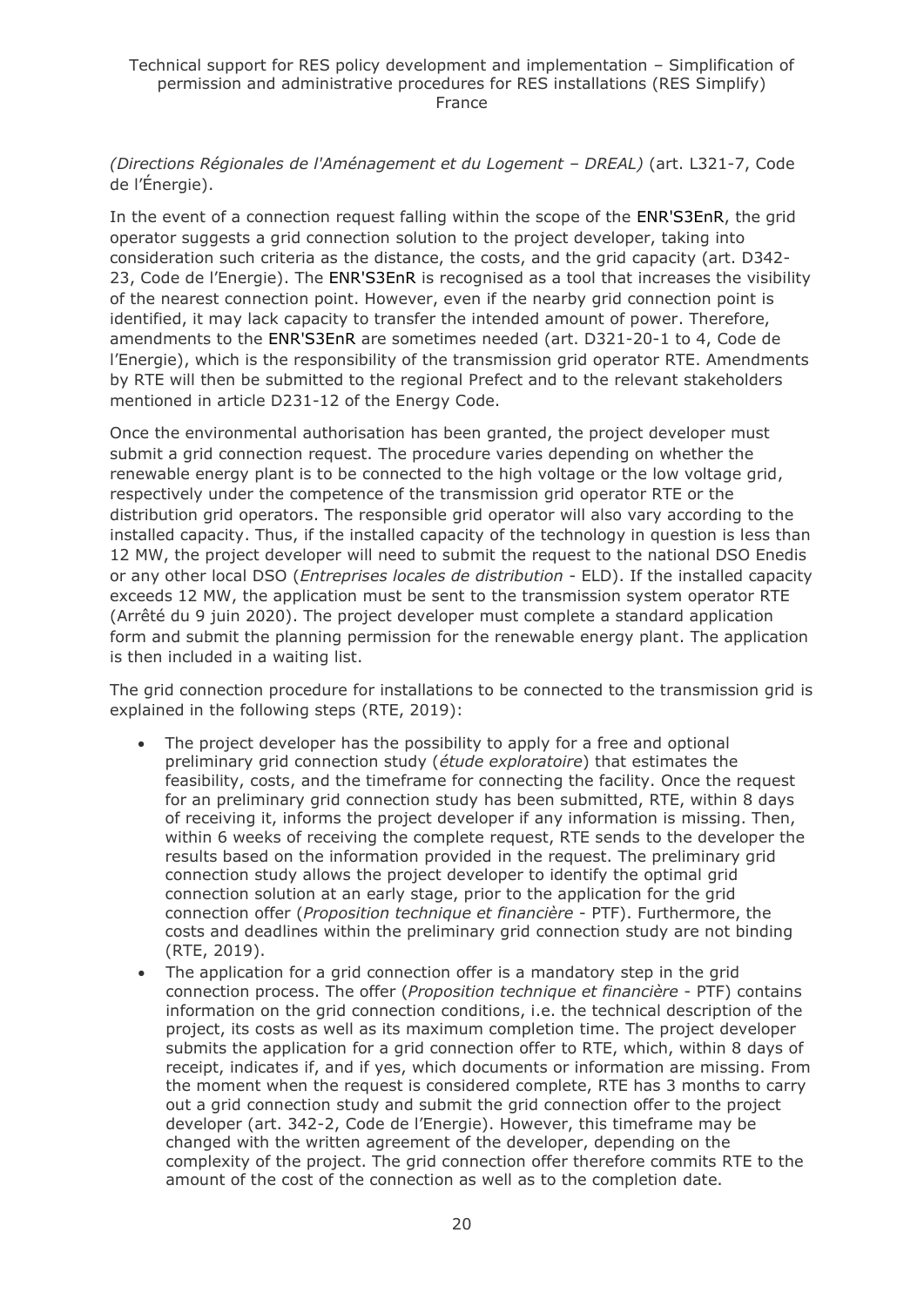- The grid connection offer is then sent to the developer by registered mail (with acknowledgement of receipt), who then has 3 months to accept the offer (art. 342-2 Code de l'Energie). If accepted, the project developer returns a signed copy of the offer to RTE, in line with the timeline set out in the offer. The project developer has to bear the costs of the studies and eventually, the grid connection (RTE, 2019).
- Once the grid connection offer has been accepted by the project developer, RTE initiates the detailed technical studies, the administrative procedures and the consultation required to connect the project to the grid. To this end, RTE is required to send the project developer a draft connection agreement (art. L342-4 Code de l'Energie) at the latest 6 months after the end of the administrative procedures, as well as technical draft specifications 6 months after acceptance of the offer. The project developer has 3 months to accept the connection agreement upon its receipt (art. 342-2 Code de l'Energie). This acceptance must be realised before the start of the grid connection work. If the acceptance is not received during this period, the agreement and the signed grid connection offer are considered void and the connection request is not considered (RTE, 2019).
- In addition, before the installation is commissioned, the Operation and Control Agreement (*Convention d'Exploitation et de Conduite*) and the Transmission System Access Contract (*Contrat d'Accès au Réseau de Transport* - CART) must be signed. The Operation and Control Agreement defines the responsibilities of each party to ensure that the installation is properly connected to the grid. In addition, it establishes the operating and control rules that must be respected by each of the contracted parties to guarantee the safety and security standards (RTE, 2019). The CART defines the commitments between the applicant and RTE about metering, subscribed power, planned interruptions for maintenance reasons and electricity quality. CART also establishes the conditions of responsibility, pricing, and invoicing (RTE, 2019).

As far as the connection to the distribution grid is concerned, the procedure is composed of the following steps<sup>7</sup> (HESPUL, 2018):

- The applicant submits a request for grid connection to the DSO, either in paper form or online. At this stage, the applicant specifies whether he plans to inject part or the totality of his electricity production into the distribution grid. In addition, the applicant also specifies whether he wants to benefit from the feed-in tariff for his produced electricity. In case a feed-in tariff is requested, Enedis informs the competent authority EDF OA, which then contacts the applicant with a feed-in tariff contract.
- Within 10 days upon receipt of all the application documents, the DSO notifies the applicant that the application is complete.
- Within 1-3 months upon receipt of the complete application, the DSO sends a grid connection estimate *(proposition de raccordement - PDR*), together with the contract for grid connection, access and operation *(contrat de raccordement, d'accès au réseau et d'exploitation - CRAE).*
- The applicant must accept the grid connection estimate and sign the contract for grid connection within 3 months upon receipt, otherwise the grid connection request lapses.
- The applicant must commission his installation within 2 years upon conclusion of the grid connection works by the DSO (or 18 months upon receipt of the complete

 $7$  These steps are set out by the main distribution grid operator Enedis, which is responsible for 95% of the distribution grid in France. Some differences may apply for the grid connection procedures with the other local DSOs.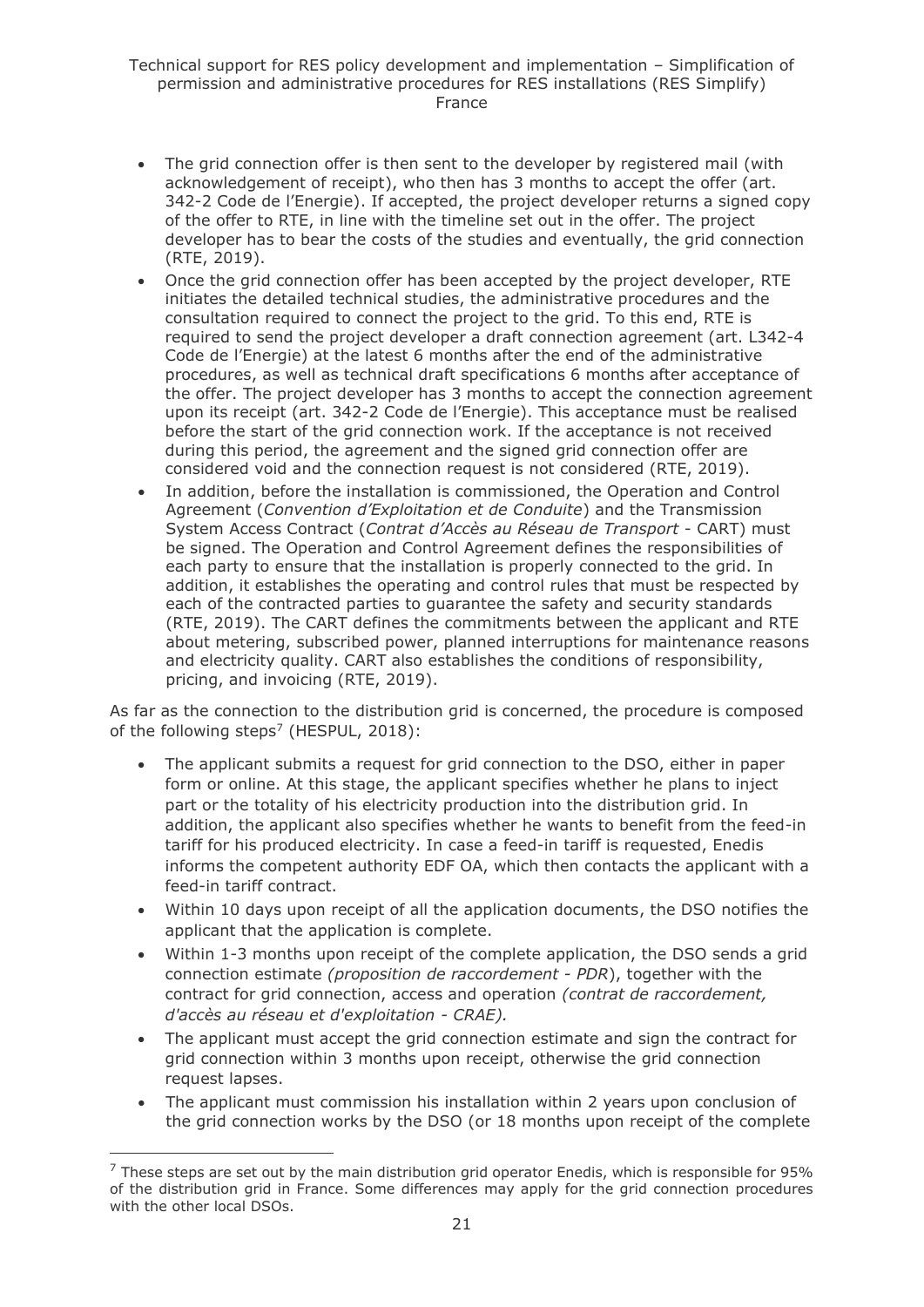application for grid connection by the DSO), otherwise the grid connection requests lapses.

#### **Deadlines**

The detailed deadlines for the connection of renewable energy plants to the transmission and the distribution grid are described above in the process flow.

### **Detected barriers**

**Ageing of the grid at national level.** Across the country, the electricity grid is facing considerable ageing where the infrastructure is in poor condition, revealing chronic financial underinvestment. Indeed, whether for the transmission or distribution grid, it is no longer able to respond to all grid connection requests, resulting in a lack of efficient project implementation. This situation is particularly critical in rural areas where the grid is inadequate and connection costs are even higher. At the current rate of grid renewal of 1% per year, it would take at least a century for a general renovation of the French grid which would be very problematic given the increased number of projects which are awaiting grid connection (Stakeholder 2, 2021).

**Delay in obtaining grid connection.** There are currently delays beyond the planned deadline in the grid connection up to several months. Due to the current grid saturation, especially in the north of the country with the largest number of wind farms and in the south of the country with the largest accumulation of solar projects, many project developers complain about the delay in connecting their project. This delay is especially present between the acceptance of the connection offer and the actual grid connection (Stakeholder 2, 2021).

**Scarcity of access points**. As the grid is facing saturation throughout the country, it is becoming difficult to find available grid connection points. Even if a grid connection point can be found at the time of site selection, it may later become unavailable, resulting in a complex situation for the project developer who must then bid for a new available point. In other words, due to the lack of available grid connection points, project developers struggle to have a clear planning of their projects (Stakeholder 2, 2021).

**Increasing grid connection costs**. Grid connection costs are a determining factor in the development of a renewable energy project and it appears that these costs are constantly increasing over the years. This currently represents a significant barrier for project developers. Many interviewees are concerned that this increase in grid connection costs could significantly reduce the number of projects throughout France (Stakeholder 2, 2021).

**No upstream institutional planning.** The electricity grid in France already faces many difficulties, as presented above. Nevertheless, no initiative has yet been taken by either regional or national authorities to renovate the electricity grid, fearing a worsening of the situation in the coming years. In this respect, the Multiannual Energy Plan (*programmation pluriannuelle de l'énergie -* MEP) does not mention any developments in this direction, which leaves many project developers in a state of disarray as they fear that if no action is taken at present, grid connection will present an insurmountable barrier in the future (Stakeholder 2, 2021).

### **Identified good practice**

**Planning tool and visibility - S3REnR.** The Grenelle II Law introduced the Regional grid connection plan for renewable energies (*Schéma régional de raccordement au réseau des ENR* - ENR'S3EnR) to accelerate the connection to the electricity network and,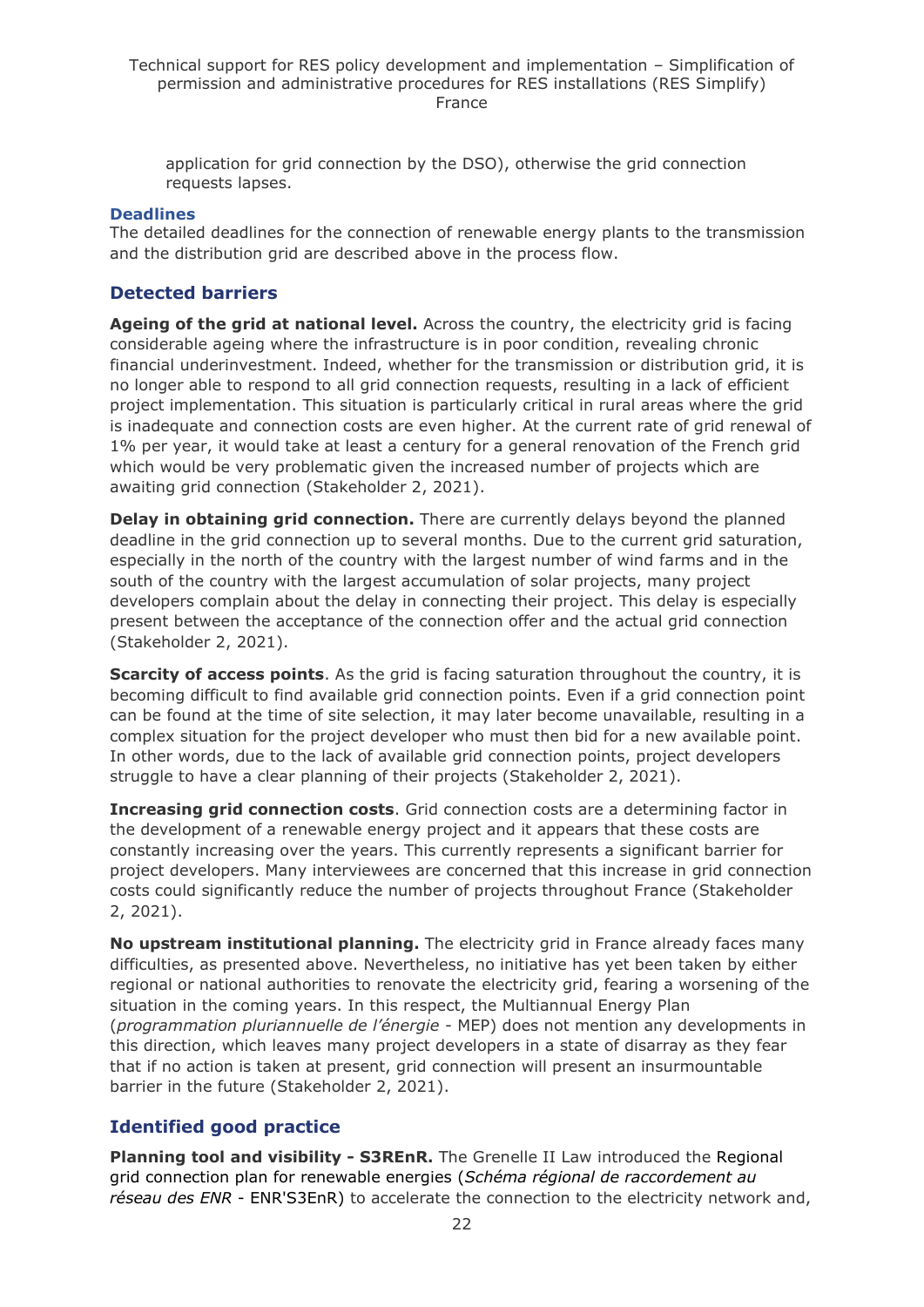moreover, to mutualise the costs throughout the territory. This planning tool enables the Regional Departments for the Environment, Development and Housing *(Directions Régionales de l'Aménagement et du Logement – DREAL)* and project developers to closely monitor the development of the electricity network throughout the country. In addition, these plans provide planning and anticipation of grid connections (France Nature Environment, 2019; Stakeholder 2, 2021).

# <span id="page-22-0"></span>**3. Use of IT systems**

In recent years, the administrative authorities have taken steps to make the administrative processes more digital. This leap forward was pushed in particular because of the COVID-19 crisis. Especially, since the beginning of 2021, administrative procedures can be completely handled online i.e., submitting all the required permits within one step. Before that, only some authorisations of the administrative procedure could be submitted online, next to the paper submitting. Nevertheless, despite this improvement toward a digitalisation of the administrative procedure, some technical issues must be improved. As a matter of fact, as the content of the application for an integrated environmental permit is very consequent, the size of the file can sometimes cause technical problems on governmental online portals. For this reason, improvements are still needed to further simplify the sending of electronic files via the internet (Stakeholder 2, 2021).

**Spatial Planning.** Spatial planning documents organising the French territory can be found on the official website of the Ministry of Territorial Cohesion and Relations with Territorial Communities<sup>8</sup>. Because they are available online, project developers can easily consult them before the development of a wind or solar project.

**Grid connection tool - ENR'S3EnR.** The ENR'S3EnR tool is a platform available on the website of the transmission grid operator RTE containing information on the entire network, depending on the administrative region. Among other things, the platform<sup>9</sup> also contains geolocation data, which are easily accessible during the entire administrative procedure or even, at the site selection stage (RTE, 2021).

**Integrated environmental authorisation**. To facilitate the application for the integrated environmental authorisation, the project developer can upload a document containing all the required information, i.e., all the necessary permits on the internet. Then, depending on his choice, he can submit his authorisation in paper or electronic format to the Regional Department for the Environment, Development and Housing (Directions Régionales de l'Aménagement et du Logement - DREAL)<sup>10</sup>.

**Public enquiry during the administrative procedure.** Due to the impact of the COVID-19 pandemic, the public consultations taking place during the administrative procedure were strongly affected by the fact that no physical meetings were possible. As a result, the online meetings have been used, but with limited success. Indeed, this lack of a physical meeting proved to be detrimental. This cause generational inequalities, as older people are less inclined to use systematically online communication tools. In addition, there were significant delays in the public consultations, as they all had to be postponed due to COVID-19 (Stakeholder 2, 2021).

<sup>8</sup> https://www.cohesion-territoires.gouv.fr/documents-durbanisme

<sup>9</sup> https://www.rte-france.com/projets/les-schemas-regionaux-de-raccordement-au-reseau-des-energiesrenouvelables-des-outils-0

<sup>10</sup> http://www.bourgogne-franche-comte.developpement-durable.gouv.fr/IMG/pdf/annexe\_checklist aeu vf cle58c2a4.pdf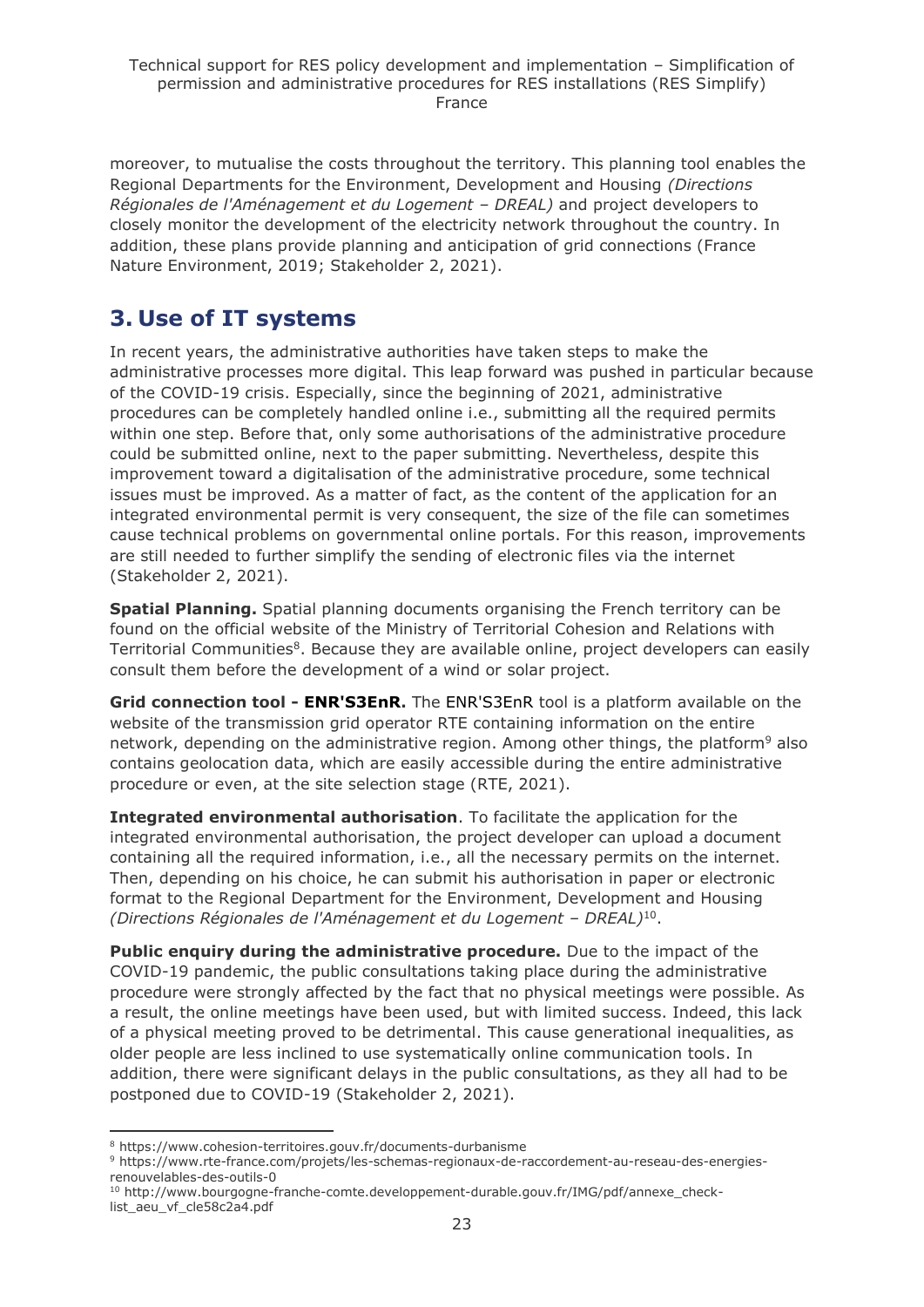# <span id="page-23-0"></span>**4. Complaint procedure**

**Installations requiring a building permit (e.g. ground-mounted PV projects):** In case a building permit is refused by the competent authority, the applicant must send, within 2 months of the refusal, a registered letter with acknowledgement of receipt to ask the competent authority to review its position *(recours gracieux).* If this does not succeed, the applicant can then take legal action to the Administrative Tribunal within 2 months upon notification of the refusal of the competent authority *(recours contentieux)*  (art. R600-1 to R600-7, Code de l'Urbanisme).

**Installations benefiting from the integrated environmental authorisation regime (e.g. onshore wind projects):** The introduction of the integrated environmental permit has made it possible to limit the risks of litigation since the permit can only be appealed once, within a period of 2 months from the notification of the refusal decision for the project developer and 4 months for third parties, from the publication of the decision by the competent authority (art. R181-50, Code de l'Environnement). Previously, the various authorisations could be challenged individually, each within different time limits. In fact, decree of 29 November 2018 reduces the time foreseen for appeal procedures by entrusting the administrative courts of appeal with the processing of disputes in the first and last instance for projects authorised from 1 January 2019 (décret du 29 novembre 2018). This applies both to appeals against authorisations and to rejections of wind energy projects. In other words, this allows to avoid the preliminary stage of the administrative court, while leaving the possibility of an appeal to the Council of State. This enables to gain time in the overall appeal procedure, knowing that each of these levels of jurisdiction, needs approximately 2 years of examination (FEE, 2021).

**In case a project is being appealed:** Whatever the period of validity attached to the building permit, it is preserved in the event of postponement of the implementation of the work for regulatory or contentious reasons. Thus, when the permit is the object of an administrative or judicial appeal, its period of validity is preserved until the pronouncement of an irrevocable judicial decision (R. 423-19, Code de l'Urbanisme).

**Installations connected to the transmission grid:** In the event that the applicant wishes to postpone the implementation of his connection once the grid connection offer has been signed, for example in the event of legal action against his project, he may ask the transmission grid operator RTE to suspend the studies and administrative procedures. As of receipt of this information (RTE, 2019):

- RTE ensures that the sums paid by the applicant as part of the advance payments cover the costs already incurred. If this is not the case, RTE shall ask the applicant to pay the sums required to cover these costs;
- RTE and the applicant agree, in an amendment to the grid connection offer, on the revision of the conditions for the connection, specifying in particular the estimated duration of the temporary suspension of the connection procedure, the consequences on the schedule, the consequences on the costs and the payment schedule.

The suspension of the procedure may not exceed a maximum period of one year, renewable once; after this period, RTE shall inform the applicant that the processing of its connection request is terminated (RTE, 2019).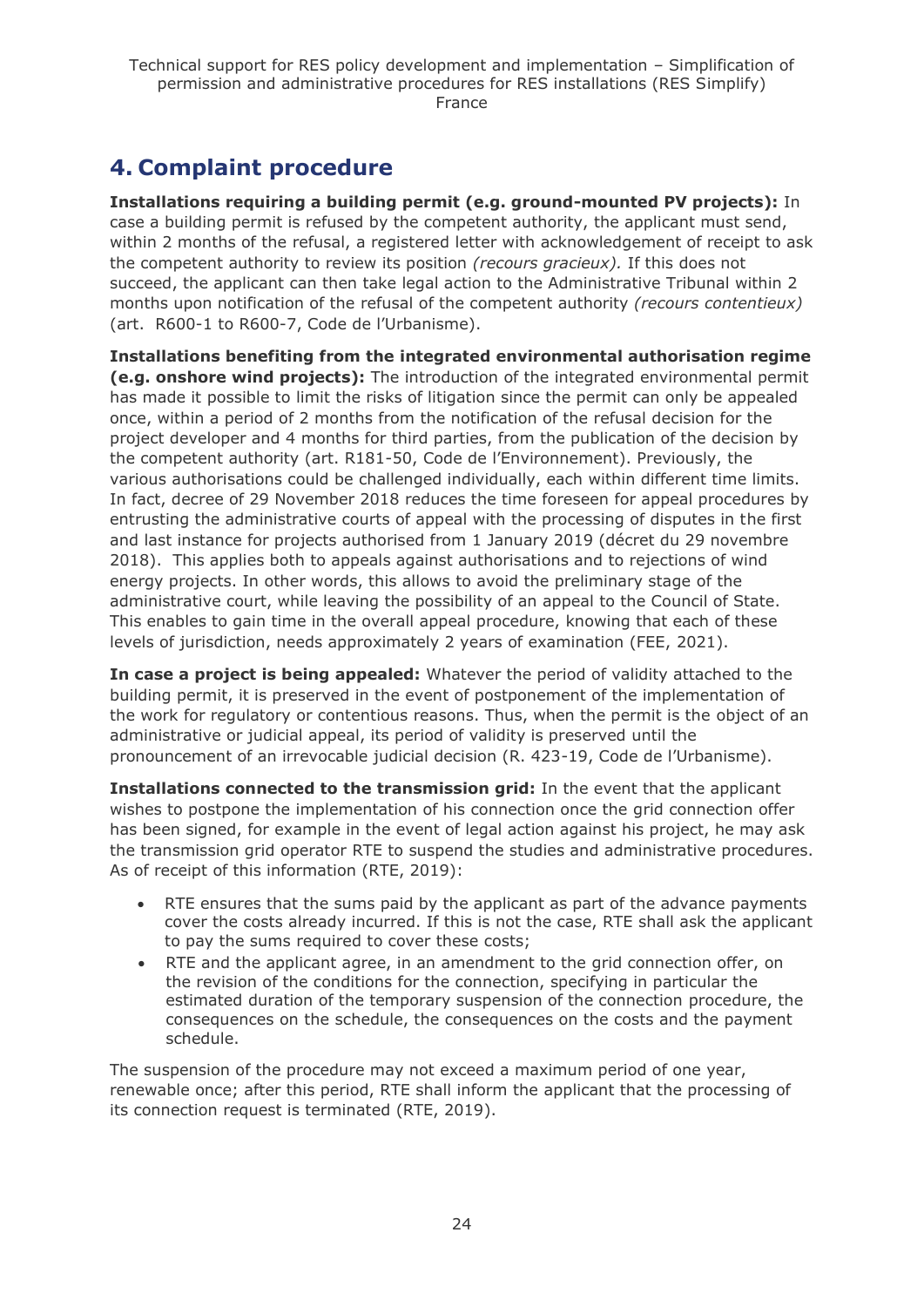# <span id="page-24-0"></span>**5. Specific features to ease administrative procedure**

Table 2 below provides information on the existing specific features to ease administrative procedures in France.

*Table 2: Specific features to ease administrative procedures*

| <b>Specific feature</b>                       | <b>Existing</b> | <b>Short description</b>                                                                                                                                                                                                                                                                                                                                                                                                                                                                                                                                                                                                                                                                                                                                                                                                                                                                                                                                                |
|-----------------------------------------------|-----------------|-------------------------------------------------------------------------------------------------------------------------------------------------------------------------------------------------------------------------------------------------------------------------------------------------------------------------------------------------------------------------------------------------------------------------------------------------------------------------------------------------------------------------------------------------------------------------------------------------------------------------------------------------------------------------------------------------------------------------------------------------------------------------------------------------------------------------------------------------------------------------------------------------------------------------------------------------------------------------|
| Simultaneous procedures                       | yes             | Since March 2017, wind onshore projects benefit<br>from an integrated environmental authorisation<br>procedure, which covers different permits falling<br>under the Code of Environment, Forestry Code,<br>Energy Code, Transport Code, Defence Code and<br>Heritage Code (Green Univers, 2016).                                                                                                                                                                                                                                                                                                                                                                                                                                                                                                                                                                                                                                                                        |
| National contact points and<br>one-stop-shops | yes             | Since March 2017, wind onshore projects benefit<br>from an integrated environmental authorisation<br>procedure (Green Univers, 2016). The application<br>for the integrated environmental authorisation shall<br>be submitted to the Prefect. Since 2021, all<br>applications are submitted electronically. Public<br>hearings for all the processes are organised<br>simultaneously, and the decision on the approval of<br>the project is given at the end of the procedure.                                                                                                                                                                                                                                                                                                                                                                                                                                                                                          |
| Application of $2+1$ and $1+1$<br>rules       | yes             | The French regulations do not mention explicitly the<br>2+1 or 1+1 rules. However, the deadlines set out<br>for the permit-granting process of wind onshore,<br>ground-mounted and rooftop PV installations do<br>comply with these time limits. For wind onshore<br>projects, the integrated environmental permitting<br>procedure reduces the total time required to<br>process applications for authorisation to 18 months,<br>instead of approximately 30 months before (FEE,<br>2021). For ground-mounted PV projects, the total<br>examination time of permitting applications is of 7<br>months, as estimated by the ministries of Ecological<br>Transition and of Territorial Cohesion (Ministère de<br>la Transition Ecologique et Solidaire, Ministère de la<br>Cohésion des Territoires). Finally for rooftop PV<br>projects, the deadlines are much shorter, approx. 6<br>months as estimated by the renewable energy<br>association HESPUL (HESPUL, 2020). |
| Simple notification<br>procedure              | yes             | PV rooftop projects on existing buildings only<br>require a prior declaration, to be submitted to the<br>local town hall (art. *R421-13, Code de<br>l'Urbanisme).                                                                                                                                                                                                                                                                                                                                                                                                                                                                                                                                                                                                                                                                                                                                                                                                       |
| Pre-planning                                  | no              |                                                                                                                                                                                                                                                                                                                                                                                                                                                                                                                                                                                                                                                                                                                                                                                                                                                                                                                                                                         |
| Pre-application consultation                  | yes             | Even if there is no legislation requiring the project<br>developer to undertake a pre-consultation before<br>the start of the project, the fact remains that during<br>the selection of a suitable site, consultation with the<br>population is often undertaken on a voluntary basis.<br>An ethical charter, created by the association of<br>local communities AMORCE and the French Wind<br>Energy Association FEE (France Energie Éolienne),<br>encourages and encourages project developers to<br>engage in a dialogue with local residents who could<br>be impacted by the development of renewable<br>energy projects in their neighbourhood. This<br>informal incentive allows for a transparent and                                                                                                                                                                                                                                                            |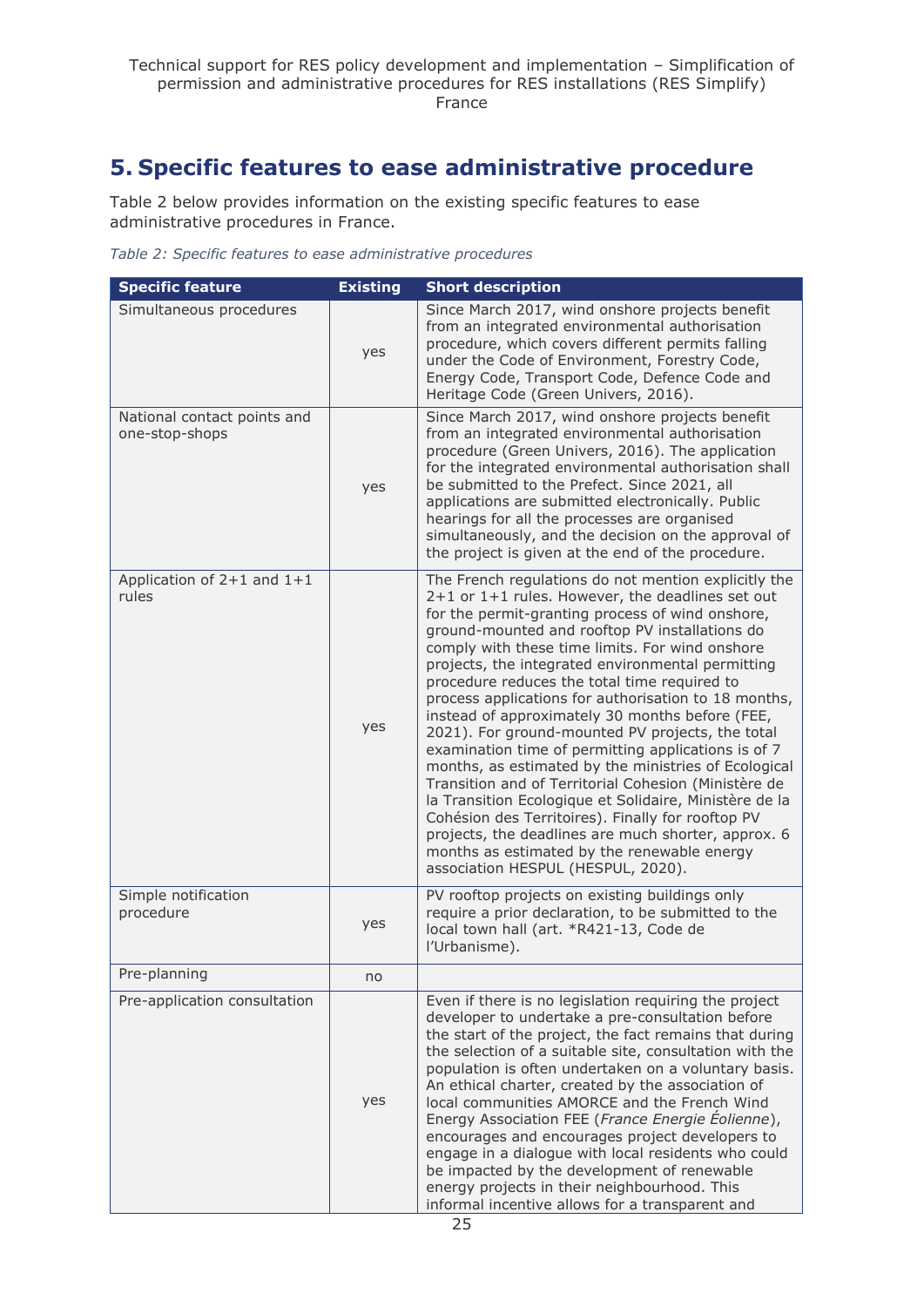|                                                       |    | dynamic dialogue to be undertaken to reduce<br>potential civil opposition during the development of<br>the project. |
|-------------------------------------------------------|----|---------------------------------------------------------------------------------------------------------------------|
| Project acceptance<br>measures                        | no |                                                                                                                     |
| Measures to streamline<br>litigation by third parties | no |                                                                                                                     |
| Other                                                 | no |                                                                                                                     |

# <span id="page-25-0"></span>**6. Indicators to measure the performance of the overall process**

Table 3 below provides information on the indicators to measure the performance of the overall administrative and grid connection process in France.

|  |  | Table 3: Performance indicators to assess administrative and grid connection processes |  |  |
|--|--|----------------------------------------------------------------------------------------|--|--|
|  |  |                                                                                        |  |  |

| <b>Performance indicator</b>                                                                           | <b>Description</b>                                                                                                                                                                                                                                                                                                                                                                                                                                   |
|--------------------------------------------------------------------------------------------------------|------------------------------------------------------------------------------------------------------------------------------------------------------------------------------------------------------------------------------------------------------------------------------------------------------------------------------------------------------------------------------------------------------------------------------------------------------|
| Average response time by<br>the competent authorities<br>and TSO/DSO for grid<br>connection procedures | The response time for the electricity production license amounts<br>to approx. 4 months for all renewable energy sources.                                                                                                                                                                                                                                                                                                                            |
|                                                                                                        | The integrated environmental permit for onshore wind projects<br>involves a response time of 2 to 5 months from the competent<br>authorities, upon submission of a complete application file (Green<br>Univers, 2016). However, interviewees underlined the significant<br>additional time and information needed until a file is considered<br>complete by the competent authorities (Stakeholder 1, 2021).                                         |
|                                                                                                        | Regarding the application for building permit or prior declaration<br>for ground-mounted and rooftop PV, the response rime of the<br>competent authorities amounts to 1 to 3 months depending on<br>the procedure and the complexity of the project (art. $R.*$ 423-5,<br>art. R*423-20, R*423-23, Code de l'Urbanisme).                                                                                                                             |
|                                                                                                        | The connection to the grid starts after the project developer<br>received the administrative authorisation. For connections to the<br>distribution grid, the response time of the DSO varies between 1-<br>3 months upon receipt of the complete application (HESPUL,<br>2018). For connections to the transmission grid, the response<br>time of the national TSO RTE varies between 3 and 6 months<br>depending on the procedure step (RTE, 2019). |
| Process duration                                                                                       | According to the regulations in force and following estimates from<br>the RES associations, the total process duration for wind onshore<br>projects varies between 21 months and 3.5 years, depending on<br>the complexity of the project (6-12 months site selection, 9-11<br>months for the integrated environmental permit, 6-18 months for<br>the grid connection).                                                                              |
|                                                                                                        | According to the estimates from RES associations and the<br>regulations in force, the process duration for ground-mounted PV<br>projects over 250 kWp varies between 12 and 18 months (2-6<br>months site selection, 4 months for obtaining the electricity<br>production licence, 6-8 months for the building permit).                                                                                                                              |
|                                                                                                        | Finally for rooftop PV projects, the process duration as set out by<br>the regulation in force and estimated by national RES associations<br>amounts to between 7 months and 1 year (2-6 months site<br>selection, 4 months for obtaining the electricity production                                                                                                                                                                                 |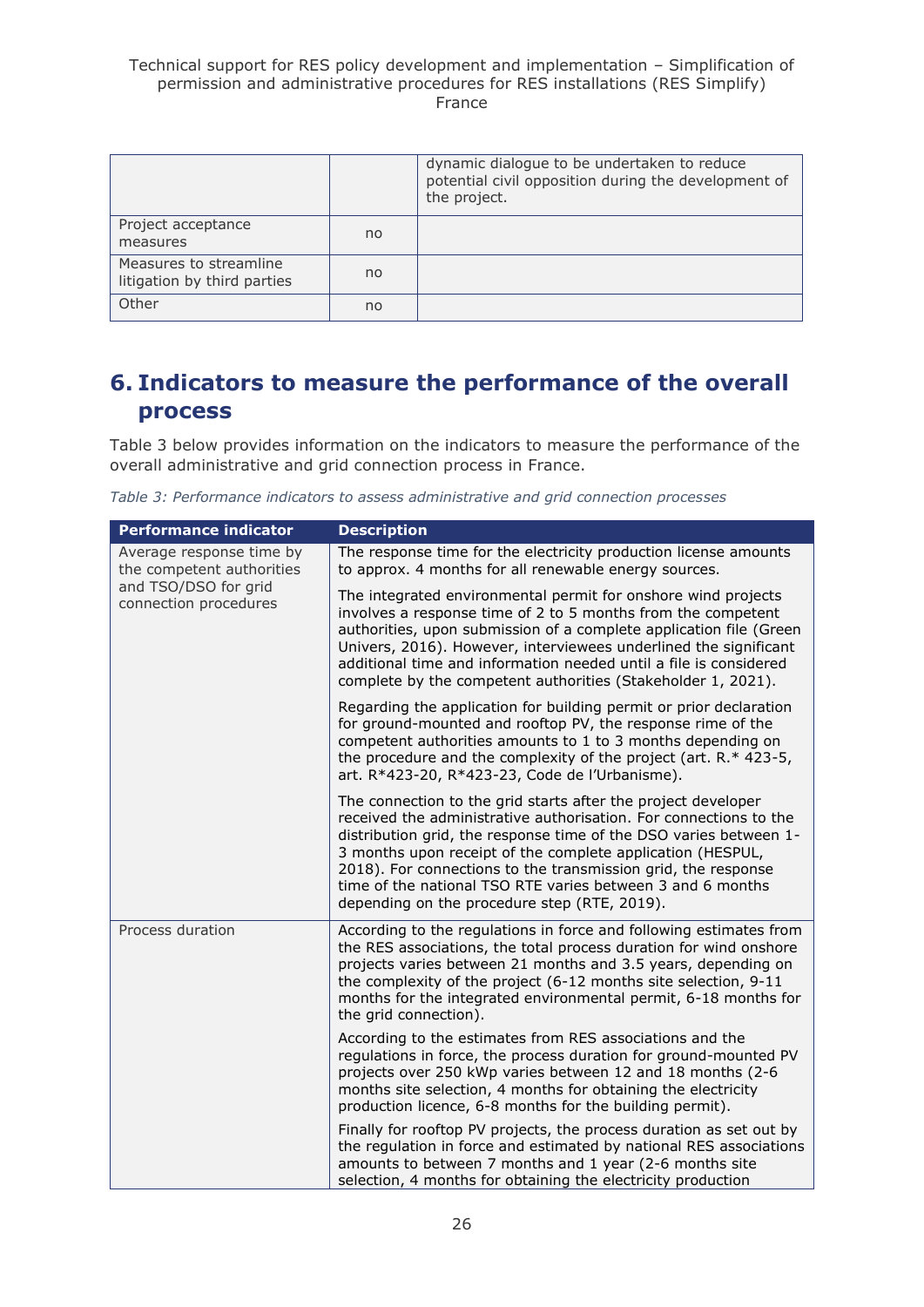|                                                 | licence, 1-2 months for the administrative procedures<br>respectively for existing and new buildings).                                                                                                                                                                                                                                                                                                                                                                                                                                                                                                                                                                                                    |
|-------------------------------------------------|-----------------------------------------------------------------------------------------------------------------------------------------------------------------------------------------------------------------------------------------------------------------------------------------------------------------------------------------------------------------------------------------------------------------------------------------------------------------------------------------------------------------------------------------------------------------------------------------------------------------------------------------------------------------------------------------------------------|
|                                                 | However, in practice, due to the lack of staff and the frequent<br>requests for additional information from the competent<br>authorities, the process duration for permitting procedures of<br>wind onshore, ground-mounted and rooftop PV projects is<br>significantly extended (Stakeholder 1, 2021).                                                                                                                                                                                                                                                                                                                                                                                                   |
| Project approval rates                          | N.A.                                                                                                                                                                                                                                                                                                                                                                                                                                                                                                                                                                                                                                                                                                      |
| Costs of administrative<br>processes            | N.A.                                                                                                                                                                                                                                                                                                                                                                                                                                                                                                                                                                                                                                                                                                      |
| Share of permits that are<br>legally challenged | According to the national wind association FEE, around 2/3 of<br>wind onshore projects are subject to appeal (FEE, 2021).                                                                                                                                                                                                                                                                                                                                                                                                                                                                                                                                                                                 |
| Share of legal challenges<br>that are overruled | N.A.                                                                                                                                                                                                                                                                                                                                                                                                                                                                                                                                                                                                                                                                                                      |
| Stakeholder interests                           | Most administrative processes, including spatial planning and<br>environmental impact assessment, include compulsory<br>stakeholder hearings and are codified in all relevant pieces of<br>legislation. The relevant stakeholders are required to be notified<br>as the administrative process starts and to comment on the<br>planned project before any decisions are made. In all but the<br>integrated environmental authorisation, these rights are relatively<br>wide and almost all actors in the area count as stakeholders,<br>varying from environmental organisations to local residents. Also,<br>the stakeholders have the right to appeal the permitting decision<br>once it has been made. |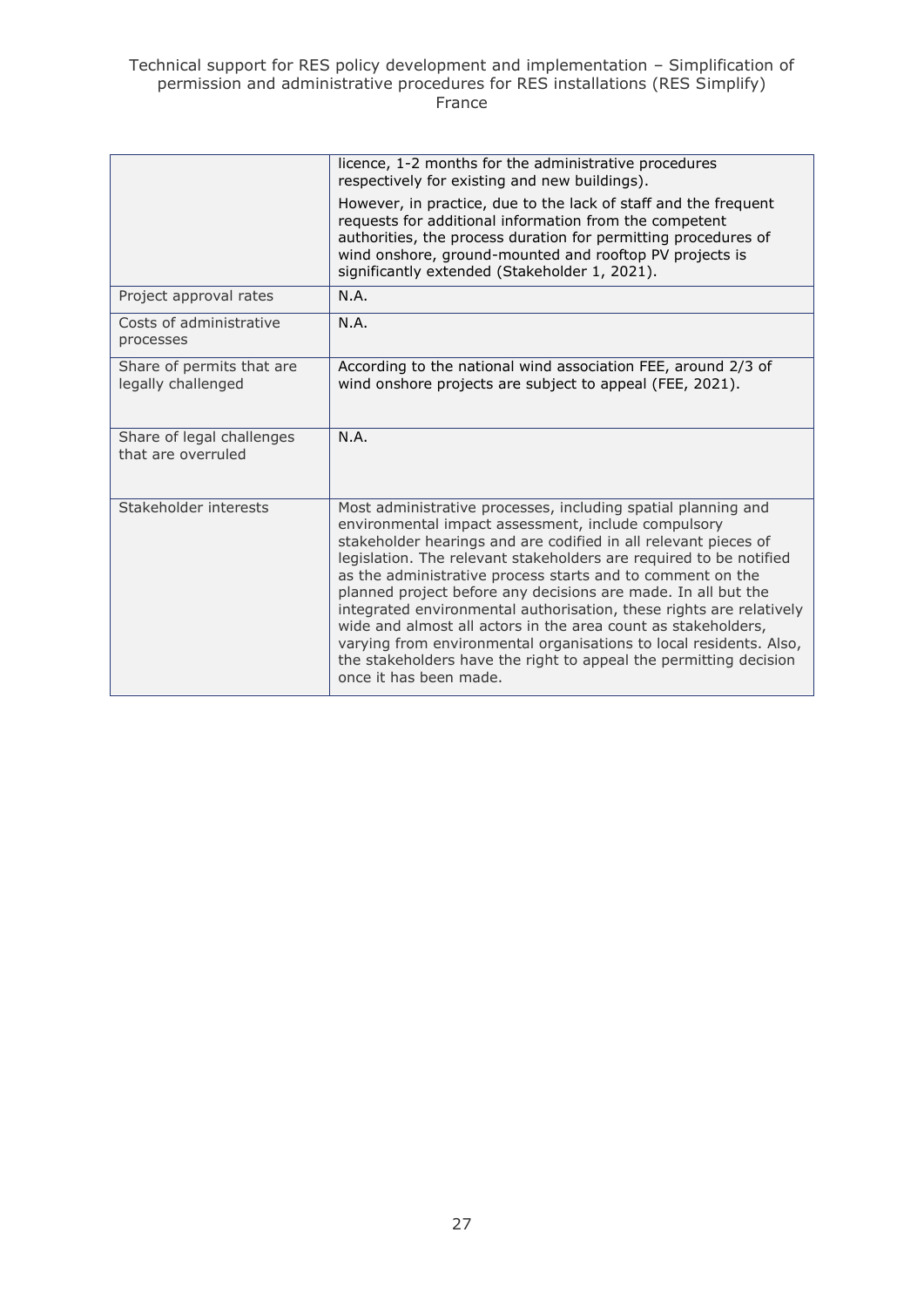# <span id="page-27-0"></span>**References**

- ADEME, 2017. Étude sur la filière éolienne française. Bilan, prospective, stratégie. September 2017. Available at: <[https://www.ademe.fr/etude-filiere-eolienne-francaise](https://www.ademe.fr/etude-filiere-eolienne-francaise-bilan-prospective-strategie)[bilan-prospective-strategie](https://www.ademe.fr/etude-filiere-eolienne-francaise-bilan-prospective-strategie)> [Accessed on 8 July 2021].
- ADEME, 2020. Renouvellement de l'éolien. Quelles stratégies possibles et envisageables en fin d'exploitation pour les parcs éoliens terrestres? Available at: [<https://librairie.ademe.fr/energies-renouvelables-reseaux-et-stockage/254](https://librairie.ademe.fr/energies-renouvelables-reseaux-et-stockage/254-renouvellement-de-l-eolien.html) [renouvellement-de-l-eolien.html>](https://librairie.ademe.fr/energies-renouvelables-reseaux-et-stockage/254-renouvellement-de-l-eolien.html) [Accessed on 12 July 2021].
- FEE, 2021. La règlementation en France. La procédure d'autorisation d'un parc éolien. Available at: [<https://fee.asso.fr/comprendre-leolien/la-reglementation-en](https://fee.asso.fr/comprendre-leolien/la-reglementation-en-france/)france/ $#$ > [Accessed on 8 July 2021].
- FNE, 2020. Éoloscope France Nature Environnement. Available at: [<https://fne.asso.fr/publications/eoloscope>](https://fne.asso.fr/publications/eoloscope) [Accessed on 8 July 2021].
- Green Univers, 2016. Autorisation environnementale unique : l'éolien allégé. Available at: [<https://www.greenunivers.com/2016/10/autorisation-environnementale-unique](https://www.greenunivers.com/2016/10/autorisation-environnementale-unique-leolien-allege-151408/)[leolien-allege-151408/>](https://www.greenunivers.com/2016/10/autorisation-environnementale-unique-leolien-allege-151408/) [Accessed on 9 July 2021].
- HESPUL, 2018. le Guide Hespul solaire photovoltaïque: démarche administratives et contractuelles pour les installations inférieures ou égales à 36 kVA. Available at:[<https://www.photovoltaique.info/media/filer\\_public/eb/ad/ebad31d7-5058-](https://www.photovoltaique.info/media/filer_public/eb/ad/ebad31d7-5058-4479-933c-344cd6a4c92d/guide_dei_marches_administratives_inf36_hespul_jan2018_v53.pdf) [4479-933c-](https://www.photovoltaique.info/media/filer_public/eb/ad/ebad31d7-5058-4479-933c-344cd6a4c92d/guide_dei_marches_administratives_inf36_hespul_jan2018_v53.pdf)344cd6a4c92d/quide\_dei\_marches\_administratives\_inf36\_hespul\_jan2018\_v53.p [df>](https://www.photovoltaique.info/media/filer_public/eb/ad/ebad31d7-5058-4479-933c-344cd6a4c92d/guide_dei_marches_administratives_inf36_hespul_jan2018_v53.pdf) [Accessed on 5 May 2021].
- HESPUL, 2020. Comprendre les démarches administratives. Available at: [<https://www.photovoltaique.info/fr/preparer-un-projet/quelles-demarches](https://www.photovoltaique.info/fr/preparer-un-projet/quelles-demarches-realiser/comprendre-les/)[realiser/comprendre-les/>](https://www.photovoltaique.info/fr/preparer-un-projet/quelles-demarches-realiser/comprendre-les/) [Accessed on 12 July 2021].
- ICLG, 2021. France: Renewable Energy Laws and Regulations 2021. Available at: [<https://iclg.com/practice-areas/renewable-energy-laws-and-regulations/france>](https://iclg.com/practice-areas/renewable-energy-laws-and-regulations/france) [Accessed on 6 July 2021].
- Le journal de l'éolien, 2021. Les étapes d'un projet éolien. Available at: <<http://www.journal-eolien.org/tout-sur-l-eolien/les-etapes-dun-projet/>> [Accessed on 8 July 2021].
- Marne, 2020. Le pôle départemental des énergies renouvelables. 2020. Available at:<[https://www.marne.gouv.fr/Politiques-publiques/Amenagement-du-territoire/Le-pole](https://www.marne.gouv.fr/Politiques-publiques/Amenagement-du-territoire/Le-pole-departemental-des-energies-renouvelables)[departemental-des-energies-renouvelables](https://www.marne.gouv.fr/Politiques-publiques/Amenagement-du-territoire/Le-pole-departemental-des-energies-renouvelables)> [Accessed on 8 July 2021].
- Ministère des Armées, 2019. Réévaluation des zones propices au développement de l'éolien. January 2019. Available at: <[https://www.defense.gouv.fr/content/download/552142/9401354/20190129\\_NP\\_DIRCAM](https://www.defense.gouv.fr/content/download/552142/9401354/20190129_NP_DIRCAM-SDR_reevaluation-zones-propices-developpement-eolien.pdf) [-SDR\\_reevaluation-zones-propices-developpement-eolien.pdf](https://www.defense.gouv.fr/content/download/552142/9401354/20190129_NP_DIRCAM-SDR_reevaluation-zones-propices-developpement-eolien.pdf)> [Accessed on 8 July 2021].
- Ministers of Ecology and Defence, 2008. Ministerial Note of 3 March 2008. Perturbations par les aérogénérateurs du fonctionnement des radars fixes de l'Aviation civile, de la Défense nationale, de Météo-France et des ports et navigation maritime et fluviale. Available at: <[https://inis.iaea.org/collection/NCLCollectionStore/\\_Public/40/032/40032714.pdf](https://inis.iaea.org/collection/NCLCollectionStore/_Public/40/032/40032714.pdf)>
	- [Accessed on 7 July 2021].
- MTES, MCT, 2020. Guide 2020 L'instruction des demandes d'autorisations d'urbanisme pour les centrales solaires au sol. Available at: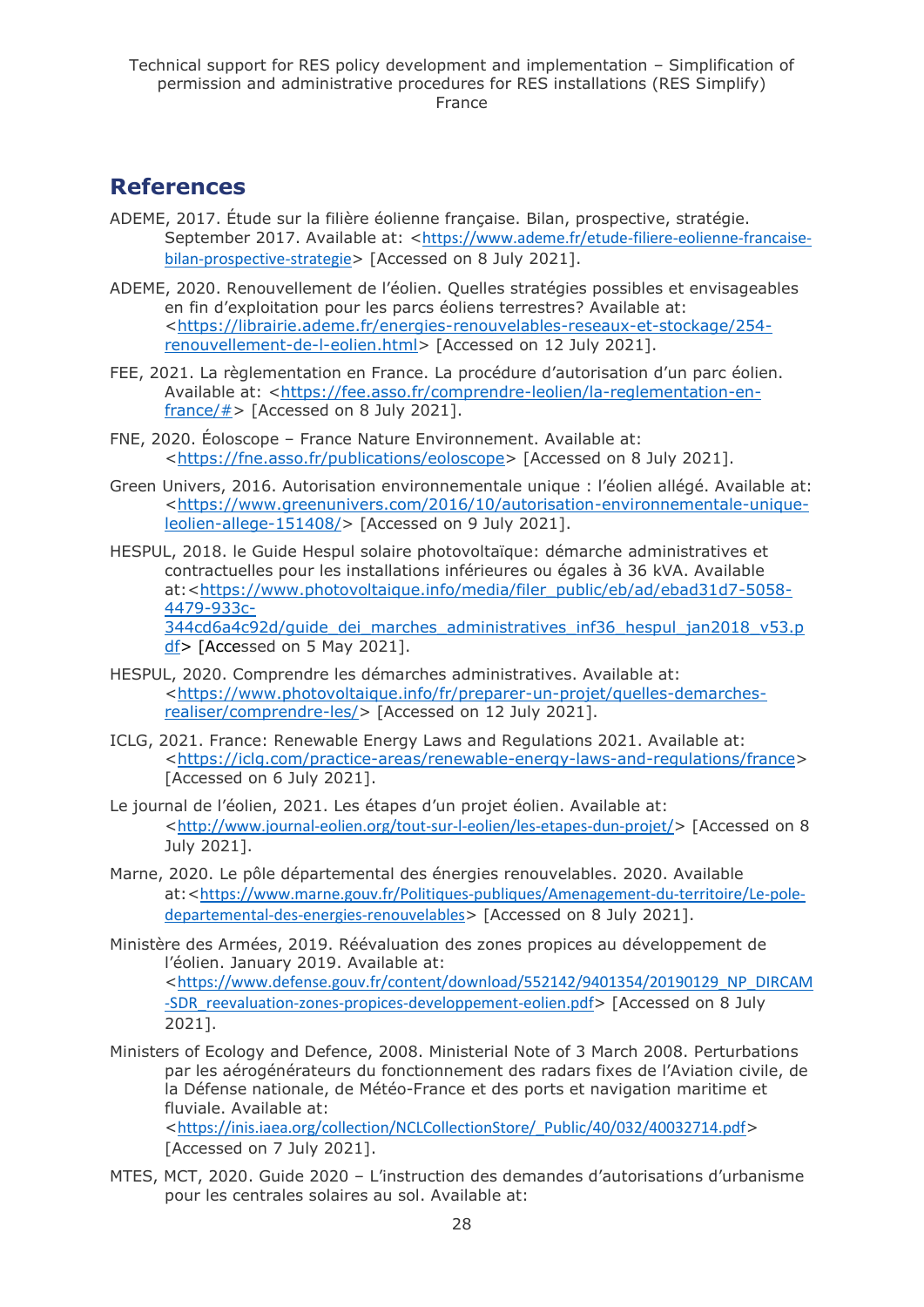<[https://www.ecologie.gouv.fr/sites/default/files/Guide%20instruction%20demandes%20au](https://www.ecologie.gouv.fr/sites/default/files/Guide%20instruction%20demandes%20autorisation%20urbanisme%20-%20PV%20au%20sol.pdf) [torisation%20urbanisme%20-%20PV%20au%20sol.pdf](https://www.ecologie.gouv.fr/sites/default/files/Guide%20instruction%20demandes%20autorisation%20urbanisme%20-%20PV%20au%20sol.pdf)> [Accessed on 8 July 2021].

- NECP, 2020. Plan national intégré Energie-Climat de la France. Mars 2020. Available at: [<https://ec.europa.eu/energy/sites/default/files/documents/fr\\_final\\_necp\\_main\\_f](https://ec.europa.eu/energy/sites/default/files/documents/fr_final_necp_main_fr.pdf) [r.pdf>](https://ec.europa.eu/energy/sites/default/files/documents/fr_final_necp_main_fr.pdf) [Accessed on 12 July 2021].
- OECD, 2017. The Governance of Land Use Country Fact Sheet France. Available at: [<https://www.oecd.org/regional/regional-policy/land-use-France.pdf>](https://www.oecd.org/regional/regional-policy/land-use-France.pdf) [Accessed on 6 July 2021].
- Photovoltaique.info, 2021. Photovoltaïque sur bâtiment. Available at: <[https://www.photovoltaique.info/fr/preparer-un-projet/quel-type-de](https://www.photovoltaique.info/fr/preparer-un-projet/quel-type-de-projet/photovoltaique-sur-batiment/)[projet/photovoltaique-sur-batiment/](https://www.photovoltaique.info/fr/preparer-un-projet/quel-type-de-projet/photovoltaique-sur-batiment/)> [Accessed on 8 July 2021].
- Politico, 2020. The French war over onshore wind farms (2020). Available at: [<https://www.politico.eu/article/france-wind-turbines-farms-energy-renewable](https://www.politico.eu/article/france-wind-turbines-farms-energy-renewable-green-environment-energy/)[green-environment-energy/>](https://www.politico.eu/article/france-wind-turbines-farms-energy-renewable-green-environment-energy/) [Accessed on 9 May 2021].
- RTE France, 2021. Les Schémas Régionaux de Raccordement au Réseau des Énergies Renouvelables : des outils stratégiques. Available at: <[https://www.rte](https://www.rte-france.com/projets/les-schemas-regionaux-de-raccordement-au-reseau-des-energies-renouvelables-des-outils-0)[france.com/projets/les-schemas-regionaux-de-raccordement-au-reseau-des-energies](https://www.rte-france.com/projets/les-schemas-regionaux-de-raccordement-au-reseau-des-energies-renouvelables-des-outils-0)[renouvelables-des-outils-0](https://www.rte-france.com/projets/les-schemas-regionaux-de-raccordement-au-reseau-des-energies-renouvelables-des-outils-0)> [Accessed on 7 July 2021].
- RTE, 2019. Documentation technique de référence Instruction des demandes de raccordement. Available at: [<https://www.services](https://www.services-rte.com/files/live/sites/services-rte/files/documentsLibrary/DTR%201.4.1%20Proc%C3%A9dure%20Racc%20Conso%20L342-2%20v19%2010%2017_fr)[rte.com/files/live/sites/services](https://www.services-rte.com/files/live/sites/services-rte/files/documentsLibrary/DTR%201.4.1%20Proc%C3%A9dure%20Racc%20Conso%20L342-2%20v19%2010%2017_fr)[rte/files/documentsLibrary/DTR%201.4.1%20Proc%C3%A9dure%20Racc%20Con](https://www.services-rte.com/files/live/sites/services-rte/files/documentsLibrary/DTR%201.4.1%20Proc%C3%A9dure%20Racc%20Conso%20L342-2%20v19%2010%2017_fr) [so%20L342-2%20v19%2010%2017\\_fr>](https://www.services-rte.com/files/live/sites/services-rte/files/documentsLibrary/DTR%201.4.1%20Proc%C3%A9dure%20Racc%20Conso%20L342-2%20v19%2010%2017_fr) [Accessed on 12 July 2021].

#### **Legislation**

- Arrêté du 17 mai 2018. Arrêté du 17 mai 2018 portant création d'un traitement de données à caractère personnel relatif au versement ou à la saisie de données brutes de biodiversité dénommé « dépôt légal de données de biodiversité ». Available at: [<https://www.legifrance.gouv.fr/loda/id/JORFTEXT000036963976/>](https://www.legifrance.gouv.fr/loda/id/JORFTEXT000036963976/) [Accessed on 12 July 2021].
- Arrêté du 22 Juin 2020. Arrêté du 22 juin 2020 portant modification des prescriptions relatives aux installations de production d'électricité utilisant l'énergie mécanique du vent au sein d'une installation soumise à autorisation au titre de la rubrique 2980 de la législation des installations classées pour la protection de l'environnement. Available at: [<https://www.legifrance.gouv.fr/jorf/id/JORFTEXT000042056014>](https://www.legifrance.gouv.fr/jorf/id/JORFTEXT000042056014) [Accessed on 7 July 2021].
- Arrêté du 26 août 2011. Arrêté du 26 août 2011 relatif aux installations de production d'électricité utilisant l'énergie mécanique du vent au sein d'une installation soumise à autorisation au titre de la rubrique 2980 de la législation des installations classées pour la protection de l'environnement. Available at: [<https://www.legifrance.gouv.fr/loda/id/JORFTEXT000024507365/>](https://www.legifrance.gouv.fr/loda/id/JORFTEXT000024507365/) [Accessed on 7 July 2021].
- Arrêté du 9 juin 2020. Arrêté du 9 juin 2020 relatif aux prescriptions techniques de conception et de fonctionnement pour le raccordement aux réseaux d'électricité. Available at:[<https://www.legifrance.gouv.fr/jorf/id/JORFTEXT000042032189>](https://www.legifrance.gouv.fr/jorf/id/JORFTEXT000042032189) [Accessed on 27 April 2021].
- Circulaire du 18 décembre 2009. Circulaire du 18 décembre 2009 relative au développement et au contrôle des centrales photovoltaïques au sol. Available at: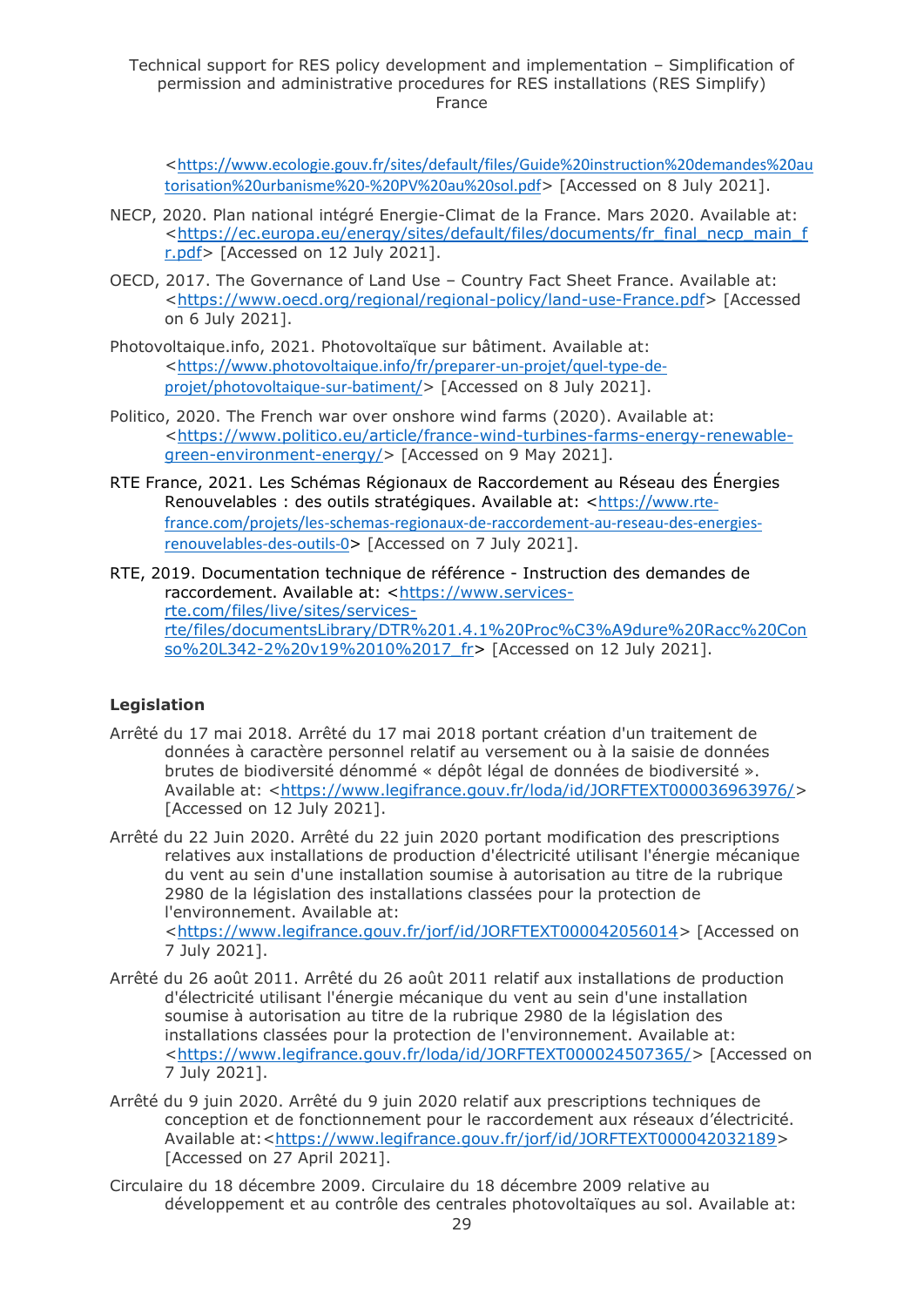[<https://www.bulletin-officiel.developpement](https://www.bulletin-officiel.developpement-durable.gouv.fr/documents/Bulletinofficiel-0024005/met_20100002_0100_0024.pdf;jsessionid=67D11214C3D172022757B577374512D9)[durable.gouv.fr/documents/Bulletinofficiel-](https://www.bulletin-officiel.developpement-durable.gouv.fr/documents/Bulletinofficiel-0024005/met_20100002_0100_0024.pdf;jsessionid=67D11214C3D172022757B577374512D9)[0024005/met\\_20100002\\_0100\\_0024.pdf;jsessionid=67D11214C3D172022757B5](https://www.bulletin-officiel.developpement-durable.gouv.fr/documents/Bulletinofficiel-0024005/met_20100002_0100_0024.pdf;jsessionid=67D11214C3D172022757B577374512D9) [77374512D9>](https://www.bulletin-officiel.developpement-durable.gouv.fr/documents/Bulletinofficiel-0024005/met_20100002_0100_0024.pdf;jsessionid=67D11214C3D172022757B577374512D9) [Accessed on 8 July 2021].

- Code de l'Énergie. Energy Code. Available at: [<https://www.legifrance.gouv.fr/codes/texte\\_lc/LEGITEXT000023983208/2011-](https://www.legifrance.gouv.fr/codes/texte_lc/LEGITEXT000023983208/2011-06-01/) [06-01/>](https://www.legifrance.gouv.fr/codes/texte_lc/LEGITEXT000023983208/2011-06-01/) [Accessed on 12 July 2021].
- Code de l'Environnement. Environmental Code. Available at: [<https://www.legifrance.gouv.fr/codes/texte\\_lc/LEGITEXT000006074220/2021-](https://www.legifrance.gouv.fr/codes/texte_lc/LEGITEXT000006074220/2021-07-12/) [07-12/>](https://www.legifrance.gouv.fr/codes/texte_lc/LEGITEXT000006074220/2021-07-12/) [Accessed on 12 July 2021].
- Code de l'Urbanisme. Town Planning Code. Available at : [<https://www.legifrance.gouv.fr/codes/texte\\_lc/LEGITEXT000006074075/2010-](https://www.legifrance.gouv.fr/codes/texte_lc/LEGITEXT000006074075/2010-07-14/) [07-14/>](https://www.legifrance.gouv.fr/codes/texte_lc/LEGITEXT000006074075/2010-07-14/) [Accessed on 12 July 2021].
- Code général des collectivités territoriales, Chapitre Ier: Le schéma régional d'aménagement, de développement durable et d'égalité des territoires. Available at: [<https://www.legifrance.gouv.fr/codes/article\\_lc/LEGIARTI000039784017/>](https://www.legifrance.gouv.fr/codes/article_lc/LEGIARTI000039784017/) [Accessed on 29 April 2021].
- Décret du 29 novembre 2018. Décret n° 2018-1054 du 29 novembre 2018. Available at: [<https://www.legifrance.gouv.fr/loda/id/JORFTEXT000037673789/>](https://www.legifrance.gouv.fr/loda/id/JORFTEXT000037673789/) [Accessed on 12 July 2021].
- Décret n°2020-456 du 21 avril 2020 relatif à la programmation pluriannuelle de l'énergie. Available

at:[<https://www.ecologie.gouv.fr/sites/default/files/TRER2006667D%20signe%C](https://www.ecologie.gouv.fr/sites/default/files/TRER2006667D%20signe%CC%81%20PM.pdf) [C%81%20PM.pdf>](https://www.ecologie.gouv.fr/sites/default/files/TRER2006667D%20signe%CC%81%20PM.pdf) [Accessed on 2 May 2021].

Loi n°2010-788 du 12 juillet 2010 portant engagement national pour l'environnement (1). Available at:[<https://www.legifrance.gouv.fr/loda/id/JORFTEXT000022470434/>](https://www.legifrance.gouv.fr/loda/id/JORFTEXT000022470434/) .

[Accessed on 2 May 2021].

- Loi n°2015-992 du 17 août 2015 relationve à la transition énergétique pour la croissance verte (1). Available at:[<https://www.legifrance.gouv.fr/loda/id/JORFTEXT000031044385/>](https://www.legifrance.gouv.fr/loda/id/JORFTEXT000031044385/). [Accessed on 2 May 2021].
- Ordonnance du 27 janvier 2017. Ordonnance n° 2017-80 du 26 janvier 2017 relative à l'autorisation environnementale. Available at: [<https://www.legifrance.gouv.fr/loda/id/JORFTEXT000033926976/>](https://www.legifrance.gouv.fr/loda/id/JORFTEXT000033926976/) [Accessed on 9 July 2021].

### **Interviews<sup>11</sup>**

Andre, T., 2021. France Energie Eolienne (FEE). Interviewed on 27 April 2021.

- Guy, L., 2021. Fédération nationale des collectivités concédantes et régions (FNCCR). Interviewed on April 28 2021.
- HESPUL, 2021. Interview with Jedliczka, M., Joos, M. and Salel, D., 2021. HESPUL. 2021. HESPUL Interviewed on 27 April 2021.
- Ledanois S., 2021. France Energie Eolienne (FEE) and Brillet S., 2021 Valorem Opérateur en énergies vertes. Interviewed on 22 April 2021.

<sup>&</sup>lt;sup>11</sup> The name of those interviewees who wanted to remain anonymous has been replaced throughout the report by the mention "Stakeholder 1" for wind onshore experts and by "Stakeholder 2" for PV experts.